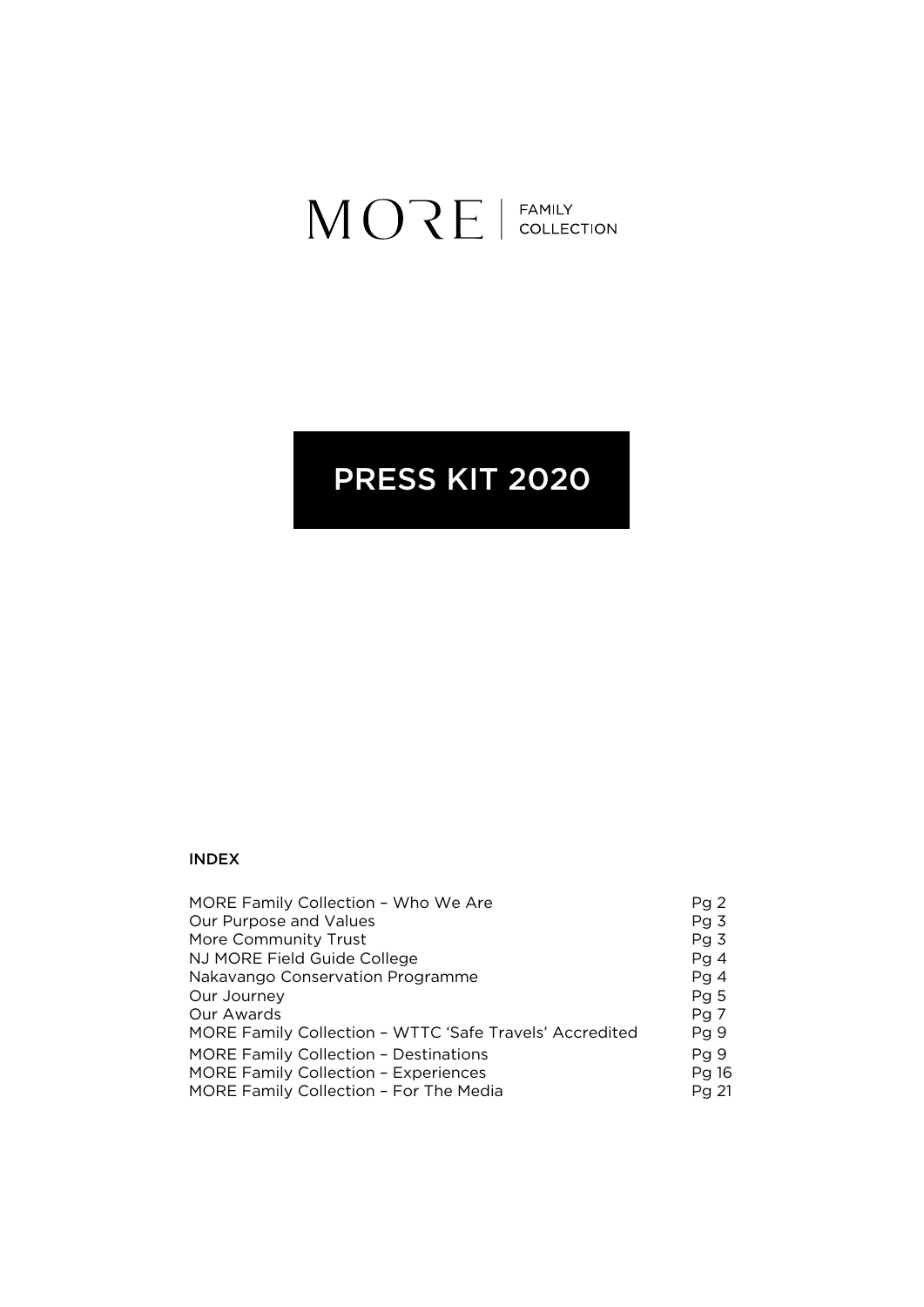MORE Family Collection (MFC) is a fourth-generation family business, which owns and manages a private group of award-winning, luxury safari lodges and boutique hotels, set within some of Southern Africa's finest locations. *[Refer MORE Destinations]*

Our origin dates back to 1933 and the founding of Lion Sands Game Reserve. Since, we have established eight lodges in three unique safari reserves, and three hotels in the vicinity of two Natural Wonders of the World. In so doing, we have committed to protecting the environment, preserving our legacy, and delivering on our purpose of creating life-enriching experiences for our guests.

MFC is headed up by Robert More, who is supported by a team of dedicated and talented people. We appreciate that every day we have the opportunity to create experiences for our guests that inspire a new appreciation of life – their own and the natural world – allowing us to continue conserving the regions' wild places for generations to come.

Throughout our years on the ground – and being family people and travellers ourselves – we have come to understand what is important to our guests, and have designed more personal experiences around:

Memorable family time – our family experiences – including the Mack & Madi Kids' Adventure – offer something for everyone, making MFC's lodges and hotels favourite multigenerational holiday destinations

Authentic wilderness adventures – safaris to awaken the soul put guests in the moment when pulses quicken and all five senses engage on encountering Africa's most spectacular wildlife, accompanied by MORE Guides in a league of their own *[Refer NJ MORE Field Guide College]*

Romance – couple experiences are about more than rose petals on the bed – they are lifetime memories made in the presence of wild herds; on starry Treehouse nights; taking winelands picnics… together

Relaxation and recharging – opportunities to disconnect from a life perpetually 'switched on' centre around being very well taken care of, in complete comfort, providing rare time to 'just be' that inspires a sense of wellbeing

Opportunities to give back – on-the-ground experiences bring guests into the heart of Southern Africa, where they have the chance to connect with local people, while having a positive and meaningful impact on their lives *[Refer More Community Trust]*

Tailor-made private luxury – MFC's Villas – deluxe, exclusive-use accommodations, with dedicated teams of staff – create highly-personalised leisure experiences, affording guests the pleasure of holidaying their way

Special interests – bespoke experiences to realise guests' own dreams

A MORE Family Collection experience begins before leaving home. Our dedicated MORE Family Concierge team is always available to assist with every aspect of our guests' Southern African journeys, from planning to arrival and return.

*www.more.co.za*

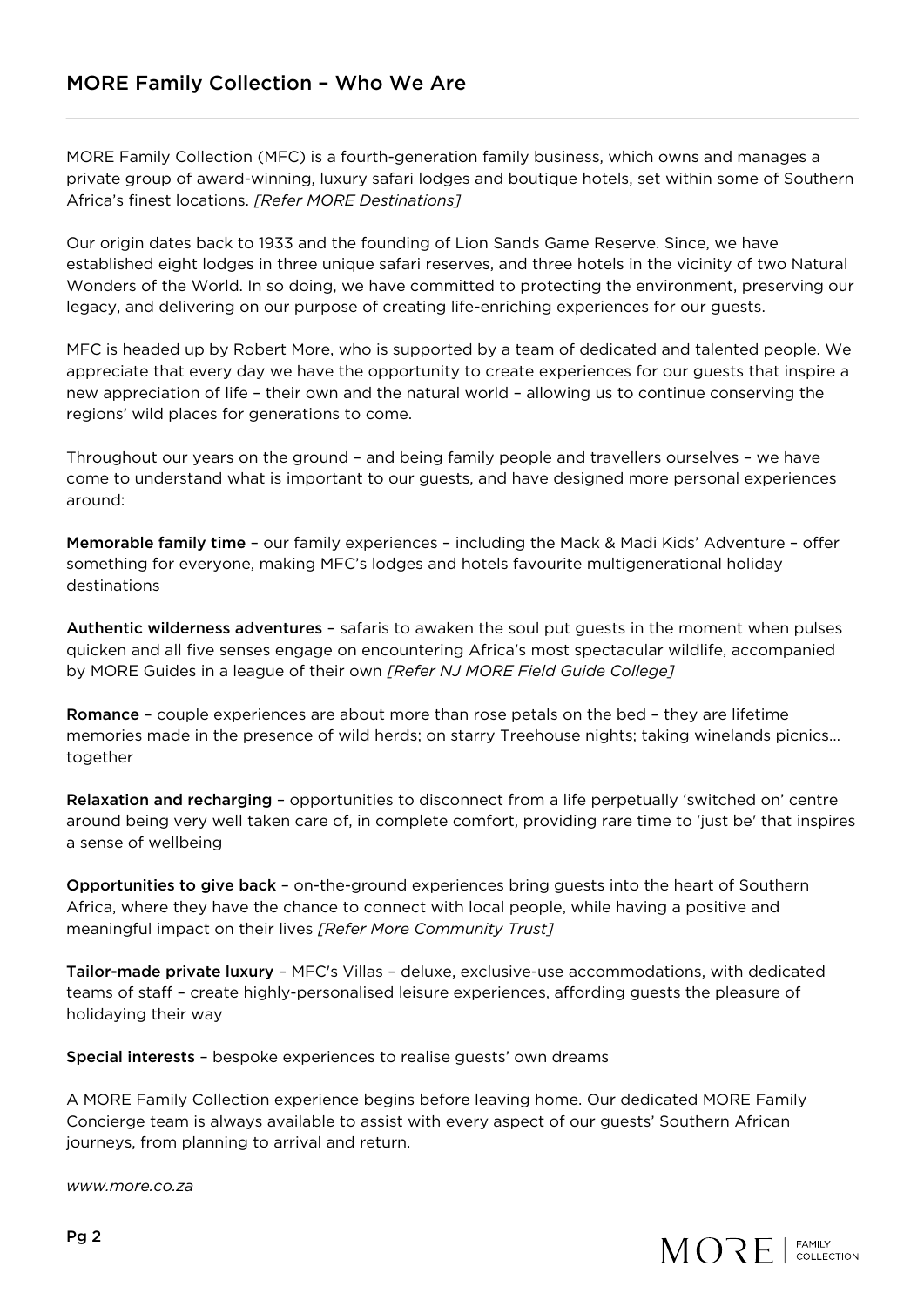Our purpose is to create opportunities and experiences for people to enrich their lives – both those of our people and of our guests.

#### Our values guide how we fulfil our purpose through our actions and behaviour. We value:

- Being aware of ourselves, other people, and the environment
- Responding generously by giving of our best and offering our support
- Acting in harmony and inclusively, embracing the collective strength of our diversity
- Making it better through learning, supporting, and influencing positively

# More Community Trust

MCT helps fulfil our commitment to creating opportunities for people to enrich their lives. As our social development arm, it gives long-term, meaningful assistance to the communities in which our lodges and hotels operate, and empowers local people.

#### Development projects in place are designed around four pillars, supporting:

- Child Education and Adult Skills Development securing a future for our children and enabling adults in our communities to enter the workplace, as well as to create their own jobs and employment for others
- Local Black Business Enterprise Development providing business support and enterprise opportunities to allow more people to escape poverty, build their communities, and contribute to South Africa's economy
- Improving Living Standards bettering our people's quality of life and well-being through the provision of basic needs, including security, healthcare, sanitation and clean, running water – by far the greatest necessity
- Access to Clean, Running Water installing solar-powered boreholes and developing a pilot borehole water-supply model in communities to ensure their sustainable access to this fundamental human right

#### Our projects include:

- Henna Preschool, Mpumalanga in partnership with Lion Sands Game Reserve
- Jabez Preschool, Mpumalanga in partnership with Lion Sands Game Reserve
- Huntington Digital Learning Campus, Mpumalanga in partnership with Lion Sands Game Reserve and the Good Work Foundation
- Itekeng Basha Crèche, North West Province in partnership with Madikwe Safari Lodge
- Kgatelopele Community Service, North West Province in partnership with Madikwe Safari Lodge
- Heuningvley Primary School, Limpopo in partnership with Marataba Luxury Lodges
- Bushveld Mission Children's Home, Limpopo in partnership with NJ MORE Field Guide College
- Injongo Educare Centre, Cape Town in partnership with More Quarters Neighbourhood Hotel and Cape Cadogan Boutique Hotel
- Masuwe Primary School, Victoria Falls in partnership with Stanley & Livingstone Boutique Hotel
- Community Borehole Installations, Mpumalanga and Victoria Falls in partnership with Lion Sands Game Reserve, Stanley & Livingstone Boutique Hotel, Franklin Electric SA, and JG Afrika

Each resident has a role to play. We believe that by empowering people to contribute their own efforts, projects are continued into the future, inspiring a sense of security and pride. But together we can do more, and our trust welcomes hands-on help from socially conscious guests.

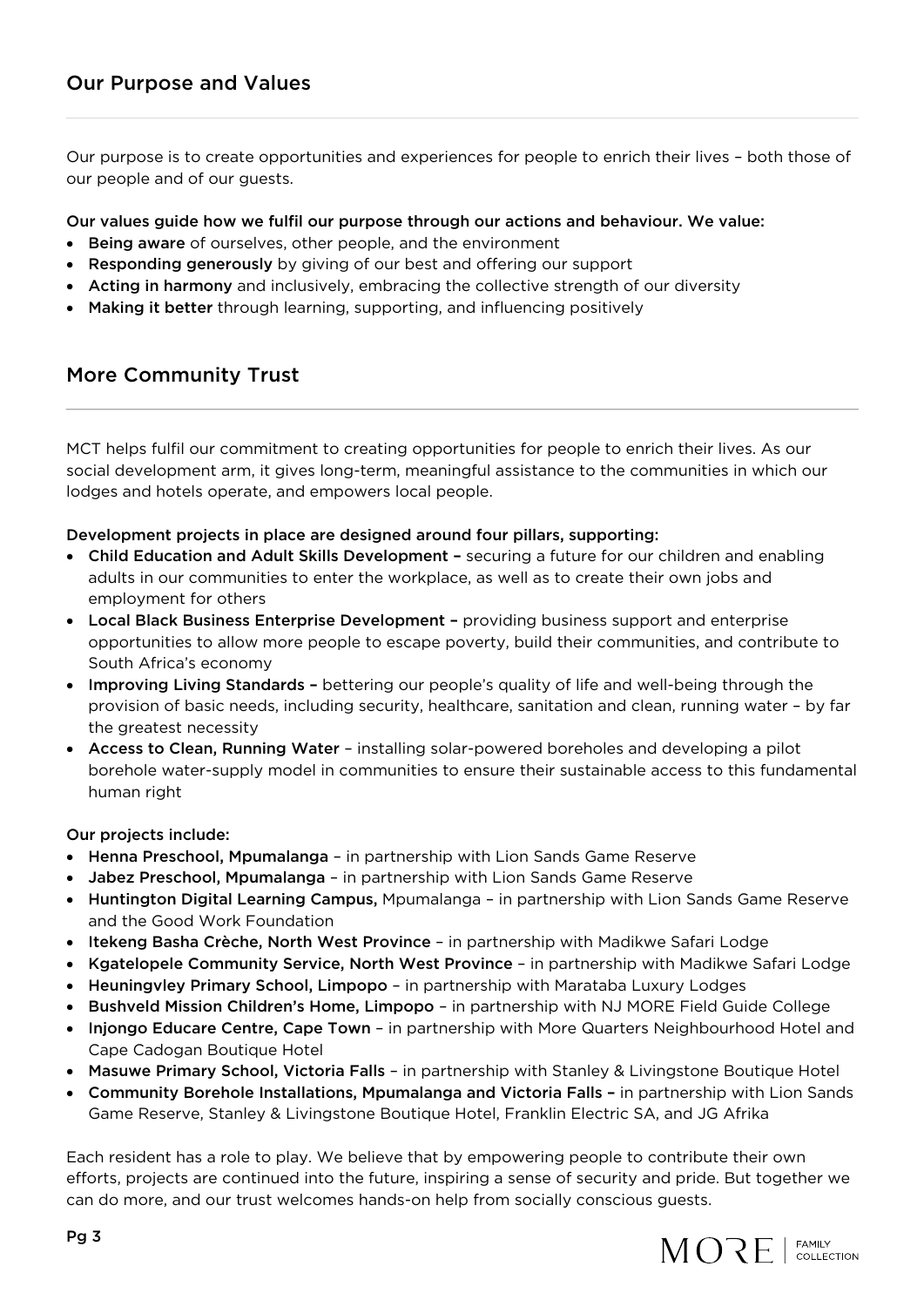We have developed Get Your Hands Dirty activities and Community Tours, available to guests of all MFC's lodges and hotels. These extraordinary social experiences bring guests into the heart of Southern Africa to connect with local people and make their visit here that much more meaningful.

*www.morecommunitytrust.co.za*

# NJ MORE Field Guide College

What would a safari be without the experienced field guides and trackers leading you right to the action and providing insightful commentary? Many of our guides have been trained at our own college, based at our Marataba contractual national park, which offers FGASA-accredited training.

NJ MORE produces field guides of an exceptional calibre, with both full-length and short courses giving them the opportunity to attain their FGASA Apprentice Field Guide certificate. FGASA sets high standards in the industry, with their qualifications recognised across Africa and in the USA, UK and UAE. Graduates then have the option of entry into a more advanced course or an internship at one of MFC's luxury safari lodges, setting them on the right track to a guiding career.

The founding of NJ MORE Field Guide College was inspired by passionate conservationist Nick John More (1967–2013). It fulfils his wish to continue the legacy of nature ambassadors, dedicated to protecting our environment and wildlife, and to share their love and knowledge of the world's last wild places. Therefore, NJM students are chosen for their genuine and palpable passion for the bush, and their ability to inspire this in others from around the world.

A reverence for the environment informs teaching of how safaris are to be conducted. NJ MORE's guiding culture teaches a balanced approach to human presence and ecosystem health, and never to cause undue stress to the animals. Students have a clear demonstration of this commitment being based at Marataba within the *Marakele* National Park. A true *place of sanctuary*, as its Tswana name suggests, including for a healthy black rhino population.

Students stay in a scenic camp on the concession, where they are comfortably accommodated in twosleeper tent suites. These are electrified, and each has a twin-bed set, personal cupboards, en-suite bathroom, and shaded study deck. The camp also offers Internet access and has cell phone reception in the main camp area – which includes a leisure room (with a library, PC, and games equipment) and pool. Our college aims to ensure all students feel at home away from home.

*www.njmorefieldguidecollege.co.za*

# Nakavango Conservation Programme

Nakavango is an environment and community conservation arm of MFC. Our programme integrates education, conservation, and welfare to preserve Victoria Falls Private Game Reserve (VFPGR) and develop the nearby Woodlands community. We share with volunteers the importance of supporting fragile wildernesses and the communities who rely on them. By giving them a hands-on experience, we hope to inspire their love of this place and its people, and enable them to make a real difference here.

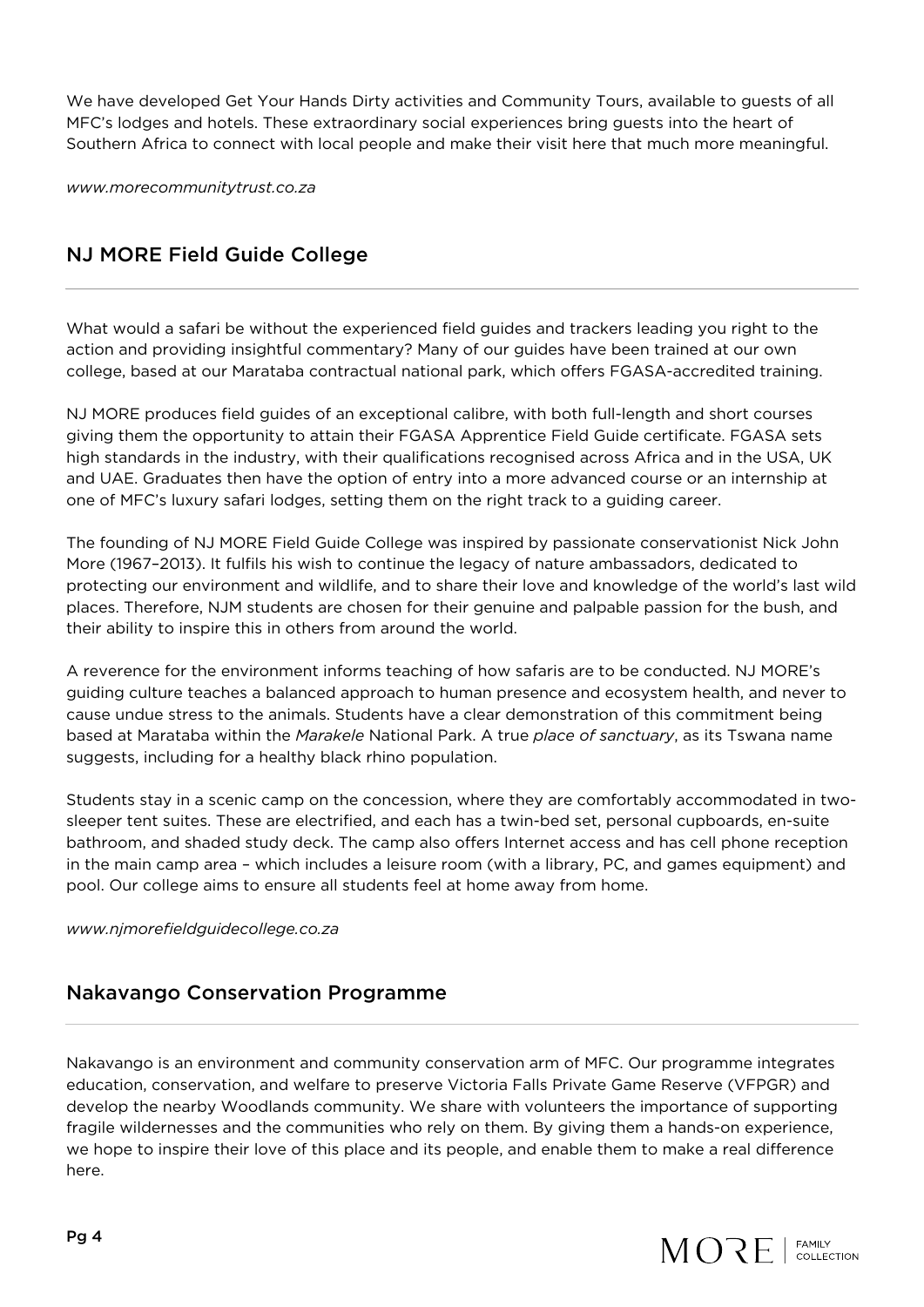MFC uses sustainable tourism to promote and protect Southern Africa's last wild places and uplift local communities, while bringing visitors here to share in life-enriching experiences. Nakavango volunteers are afforded an opportunity to get to know the other side of Africa, the candid Africa. At the same time, they learn about and make personal contributions to: conservation management and research on the reserve; community development projects; and the maintenance of Nakavango Conservation Centre and its sustainable green operations.

Accommodated at the centre, volunteers enjoy morning and evening game drives to and from daily work activities, and return for lunches and dinners together. Weekends are spent at leisure, and the centre includes an outdoor entertainment area, with a pool. Volunteers are also encouraged to explore the Victoria Falls area, braving its adrenaline-fueled activities and experiencing humbling cultural interactions.

The Nakavango programme runs throughout the year and inductions take place on the first and third Mondays of every month. New volunteers are always being welcomed into the fold and become a tight-knit crew, bonded by their shared love of environmentalism and humanitarianism. Volunteers can choose to participate for periods between two and 12 weeks – though many wish never to leave!

*Why do you want to volunteer? To help the environment, or people, or enrich your own life? You will do that here. To be close to and see countless wild animals? You will do that here. To meet new people from all over the world? You will do that here. Do you want a mind- and soul-altering experience? If you allow it, you will get that here.* – Emily Barney, former NCP volunteer and current Peace Corps. Tanzania agriculture volunteer.

*www.nakavango.com*

# Our Journey

| 1933, November | Great Grandfather Guy Aubrey Chalkley purchases the Kingston farm,<br>Sabie, Mpumalanga - the origin of MFC                       |
|----------------|-----------------------------------------------------------------------------------------------------------------------------------|
| 1948, July     | A group of landowners in Sabie, including Guy Aubrey Chalkley, form the<br>private Sabi Sand Wildtuin (or Sabi Sand Game Reserve) |
| 1978           | Kingston farm's guest accommodation Sabi Sabi River Lodge<br>- The opening                                                        |
| 2000, February | Sabi Sabi River Lodge and Kingston farm's family residence, Warthog<br>Wallow are devastated in a flood                           |
| 2000, April    | Kingston farm is renamed 'Lion Sands Game Reserve'                                                                                |
| 2001, April    | Lion Sands River Lodge - The reopening                                                                                            |
| 2001, April    | Lion Sands South Camp - The opening                                                                                               |
| 2002, March    | Our MORE family numbers 41 people, and we have an annual turnover of<br>R <sub>11</sub> -million                                  |
| 2003           | Lion Sands Chalkley Treehouse - The opening                                                                                       |

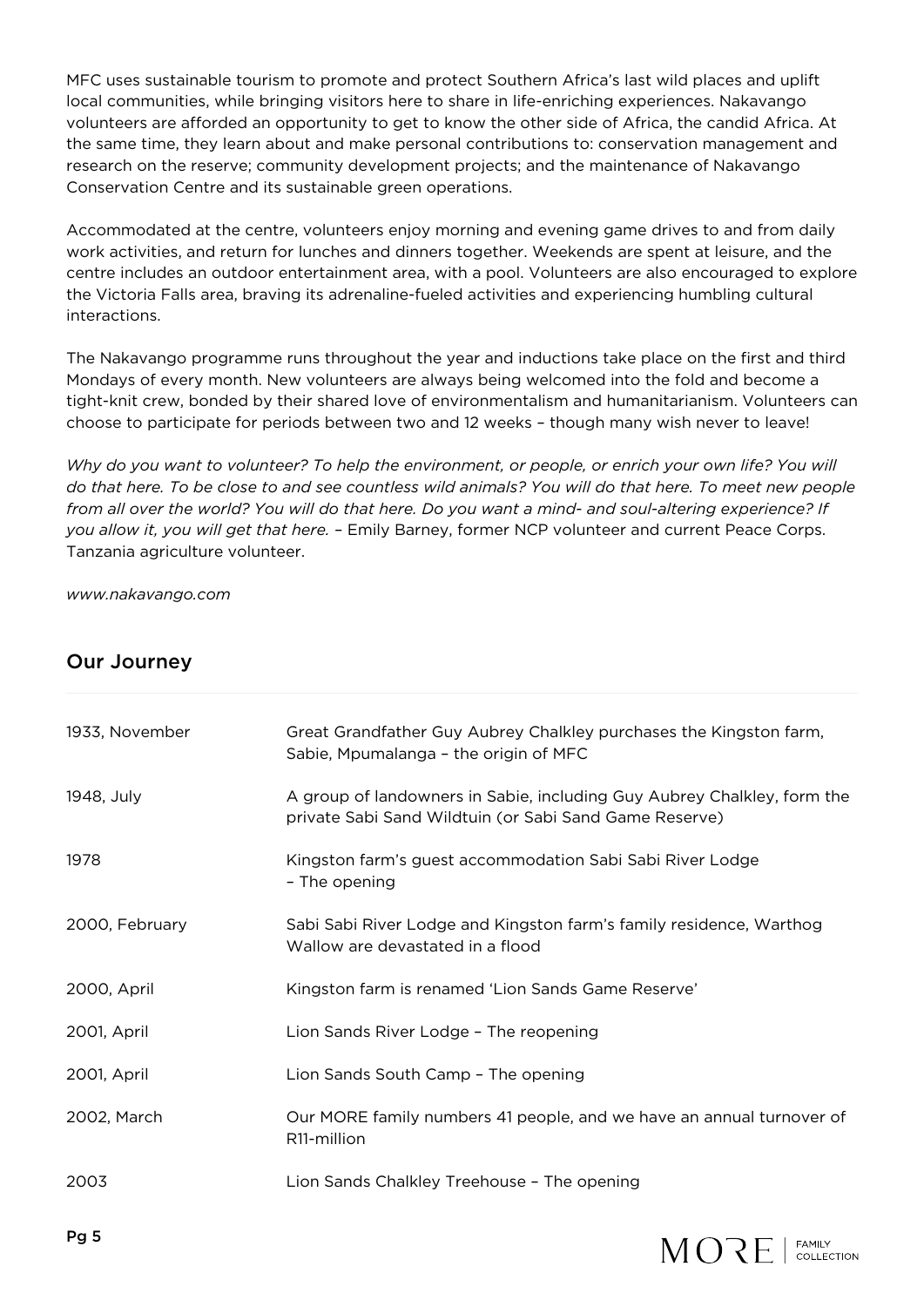| 2004, May         | Lion Sands Ivory Lodge - The opening                                                                                                                 |
|-------------------|------------------------------------------------------------------------------------------------------------------------------------------------------|
| 2004, September   | Lion Sands' South Camp is integrated into River Lodge<br>- The reopening                                                                             |
| 2005, April       | Britt More joins the family business                                                                                                                 |
| 2006, July        | Cape Cadogan Boutique Hotel, Cape Town - Brought into the fold                                                                                       |
| 2009              | All properties are consolidated under the MORE parent brand                                                                                          |
| 2009, January     | More Quarters Neighbourhood Hotel, Cape Town - The opening                                                                                           |
| 2009              | Lion Sands 1933, the new family residence at Lion Sands is completed                                                                                 |
| 2009              | We win our first Luxury Travel Magazine The Gold List, Best Overseas<br>Boutique Hotel, Villa, or Lodge Award                                        |
| 2010, May         | MORE is awarded a Kruger National Park concession, and Lion Sands<br>Game Reserve expands into the park, bringing Tinga Lodge into the fold          |
| 2011, June        | MORE secures its first independent management agreement with<br>Madikwe Safari Lodge on Madikwe Game Reserve                                         |
| 2013, January     | Lion Sands Tinyeleti Treehouse - The opening                                                                                                         |
| 2013, March       | Lion Sands Kingston Treehouse - The opening                                                                                                          |
| 2013, 23 April    | We lose Nick More, co-founder of Lion Sands Game Reserve and a<br>passionate conservationist                                                         |
| 2013, 1 September | Marataba Safari Lodge, Marakele National Park, Limpopo - Brought<br>into the fold                                                                    |
| 2013, 14 November | Lion Sands' Lucas Mathonsi is one of only four people in the world, at this<br>time, to achieve the Master Tracker qualification                     |
| 2014, 2 June      | Airlink opens new flight routes between Skukuza and Johannesburg, and<br>Cape Town                                                                   |
| 2014, 5 August    | NJ MORE Field Guide College - The launch                                                                                                             |
| 2015, March       | Marataba Mountain Lodge, Marakele National Park, Limpopo<br>- The opening                                                                            |
| 2015, May         | Lion Sands Ivory Lodge temporarily closed for a re-design                                                                                            |
| 2015              | Unique Air opens new flight routes linking all three MORE safari lodge<br>locations (Lion Sands Game Reserve, Madikwe Game Reserve, and<br>Marataba) |

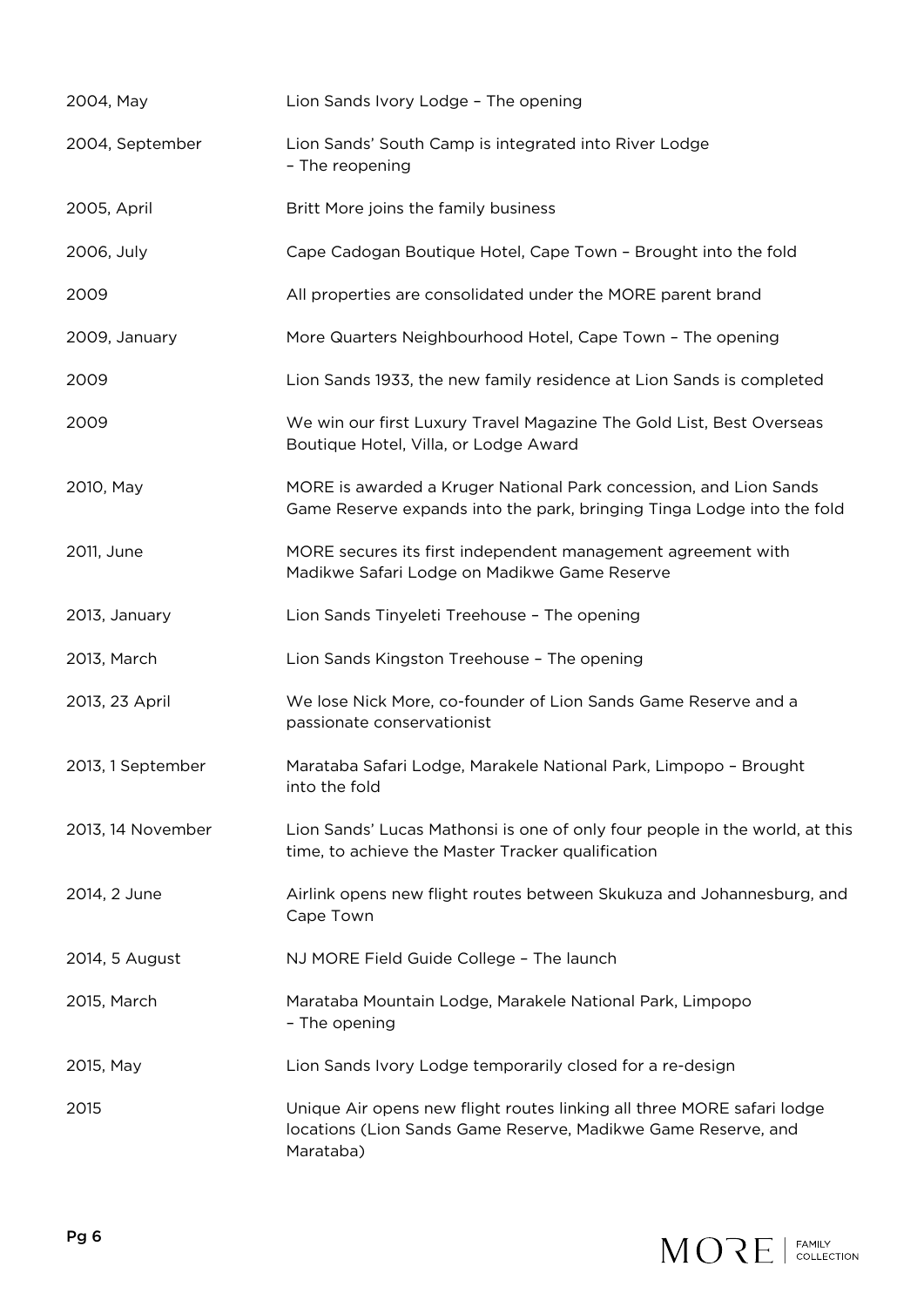| 2016, July     | Our MORE family has grown to 582 people, and we have an annual<br>turnover of R164-million                                                              |
|----------------|---------------------------------------------------------------------------------------------------------------------------------------------------------|
| 2002, June     | More Community Trust - The launch                                                                                                                       |
| 2016, October  | We lose Britt More, co-founder of MORE and matriarch of our MORE<br>family                                                                              |
| 2016, November | Lion Sands Ivory Lodge - The reopening                                                                                                                  |
| 2016, November | MORE partners with Angel Gabriel Aeronautics to offer the Mara-Dikwe<br>Air Taxi service connecting Johannesburg, Madikwe Safari Lodge, and<br>Marataba |
| 2017, June     | Lion Sands River Lodge is devastated in a fire                                                                                                          |
| 2017, July     | We define and introduce our purpose: 'We Create to Enrich Life'                                                                                         |
| 2017, August   | Lion Sands Tinga Lodge's Hi'Nkweni Villa - The opening                                                                                                  |
| 2017, October  | Stanley & Livingstone Boutique Hotel, Victoria Falls, Zimbabwe<br>- Brought into the fold and work begins on its renovation                             |
| 2017, October  | Nakavango Conservation Programme, Victoria Falls Private Game<br>Reserve, Zimbabwe - Brought into the fold                                              |
| 2018, May      | Lion Sands River Lodge - The reopening                                                                                                                  |
| 2018, November | Stanley & Livingstone Boutique Hotel - The reopening                                                                                                    |
| 2019, June     | Lion Sands Ivory Lodge is awarded 5 Star Premium status by the<br>Tourism Grading Council of South Africa                                               |
| 2019, October  | Every MORE lodge and hotel is voted amongst the best in the<br>Condé Nast Traveller Readers' Choice Awards 2019                                         |
| 2019, December | MORE undergoes a rebrand to become MORE Family Collection                                                                                               |

# Our Awards

#### Lion Sands Game Reserve

- Travel + Leisure, 2020 World's Best Awards: Top 100 Hotels in the World No. 49
- Travel + Leisure, 2020 World's Best Awards: Top 10 Safari Lodges in Africa No. 3
- South African National Parks (SANParks), Kudu Awards 2019: Business Partner of the Year
- Conde Nast Traveller, Readers' Choice Awards 2019: Top Resorts in South Africa No. 5
- Travel + Leisure, 2019 World's Best Awards: The Best Safari Lodges in Africa No. 7
- Conde Nast Traveller, Readers' Choice Awards 2018: Top Resorts in Africa No. 16
- Travel + Leisure, 2016 World's Best Awards: The Best Safari Lodges in Africa No. 6
- Travel + Leisure, 2016 World's Best Awards: The 100 Best Hotels in the World No. 60

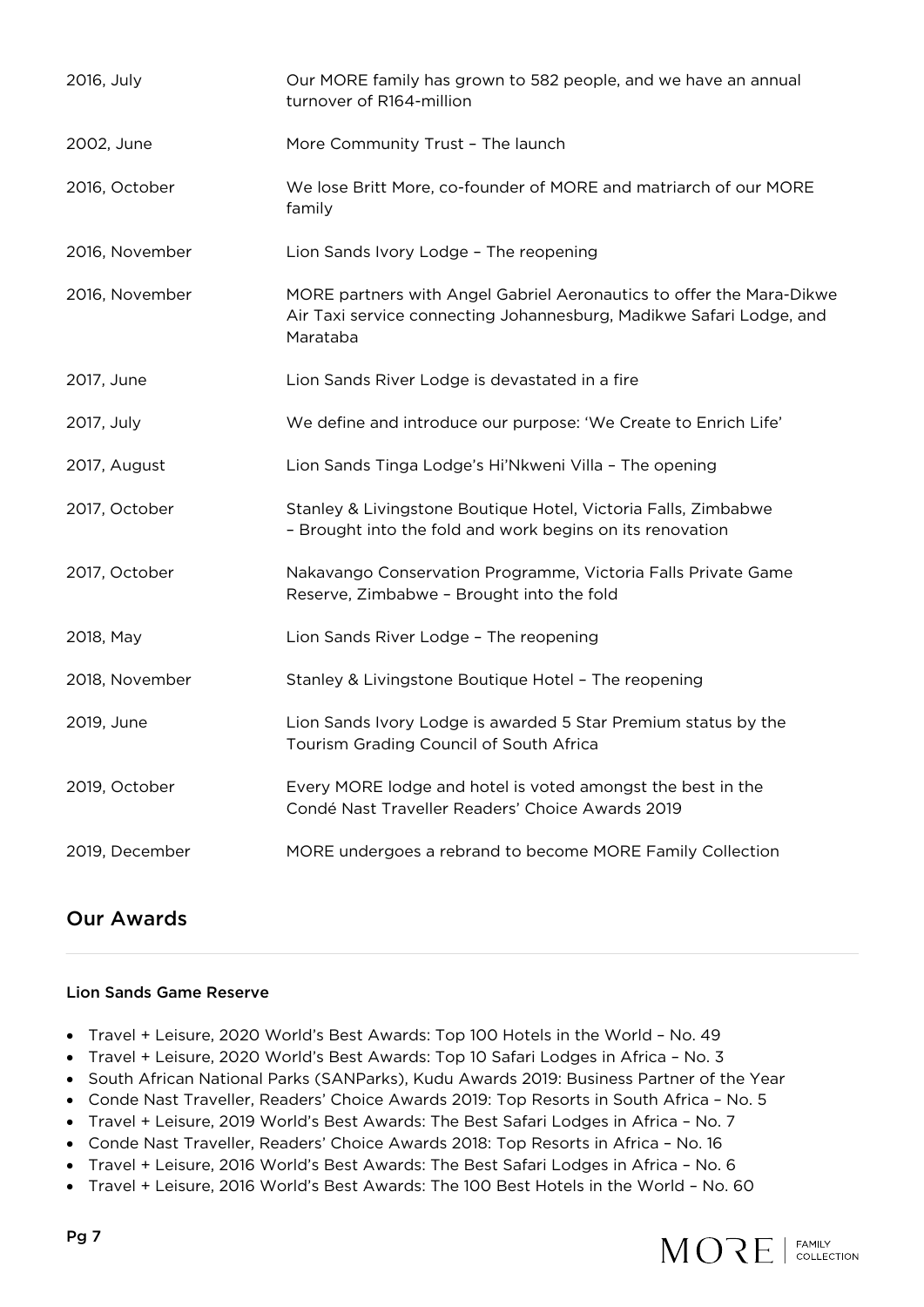#### Madikwe Safari Lodge

- Conde Nast Traveller, Readers' Choice Awards 2019: Top Resorts in South Africa No. 17
- Conde Nast Traveller, Readers' Choice Awards 2018: Top Resorts in Africa No. 30
- Conde Nast Traveller, Readers' Choice Awards 2017: Top Resorts in Africa
- Conde Nast Traveller, Readers' Choice Awards 2016: Top Resorts in Africa
- Travel + Leisure, 2016 World's Best Awards: The Best Safari Lodges in Africa No. 7
- Travel + Leisure, 2016 World's Best Awards: The 100 Best Hotels in the World No. 84

#### Marataba Safari Lodge

- TripAdvisor, 2020 Travellers' Choice Awards: Top 25 Luxury Hotels in Africa No. 15
- Conde Nast Traveller, Readers' Choice Awards 2019: Top Resorts in South Africa No. 4
- TripAdvisor, 2019 Travellers' Choice Awards: Top 25 Luxury Hotels, South Africa No. 9
- TripAdvisor, 2019 Travellers' Choice Awards: Top 25 Small Hotels, South Africa No. 11
- TripAdvisor, 2019 Travellers' Choice Awards: Top 25 Hotels for Service, South Africa No. 11
- Conde Nast Traveller, Readers' Choice Awards 2018: Top Resorts in Africa No. 3
- TripAdvisor, 2018 Travellers' Choice Awards: Top 25 Luxury Hotels, South Africa
- TripAdvisor, 2017 Travellers' Choice Awards: Top 25 Luxury Hotels, South Africa
- TripAdvisor, 2016 Travellers' Choice Awards: Top 25 Luxury Hotels, South Africa

#### Marataba Mountain Lodge

• TripAdvisor Certificate of Excellence

#### Cape Cadogan Boutique Hotel

- Conde Nast Traveller, Readers' Choice Awards 2019: Top Hotels in Africa No. 24
- Conde Nast Traveller, Readers' Choice Awards 2016: The 20 Best Hotels in Africa, The Middle East and Indian Ocean – No. 11

#### More Quarters Neighbourhood Hotel

- Conde Nast Traveller, Readers' Choice Awards 2019: Top Hotels in Africa No. 30
- TripAdvisor Certificate of Excellence

#### Stanley & Livingstone Boutique Hotel

- Conde Nast Traveller, Readers' Choice Awards 2019: Top Hotels in Africa No. 20
- TripAdvisor Certificate of Excellence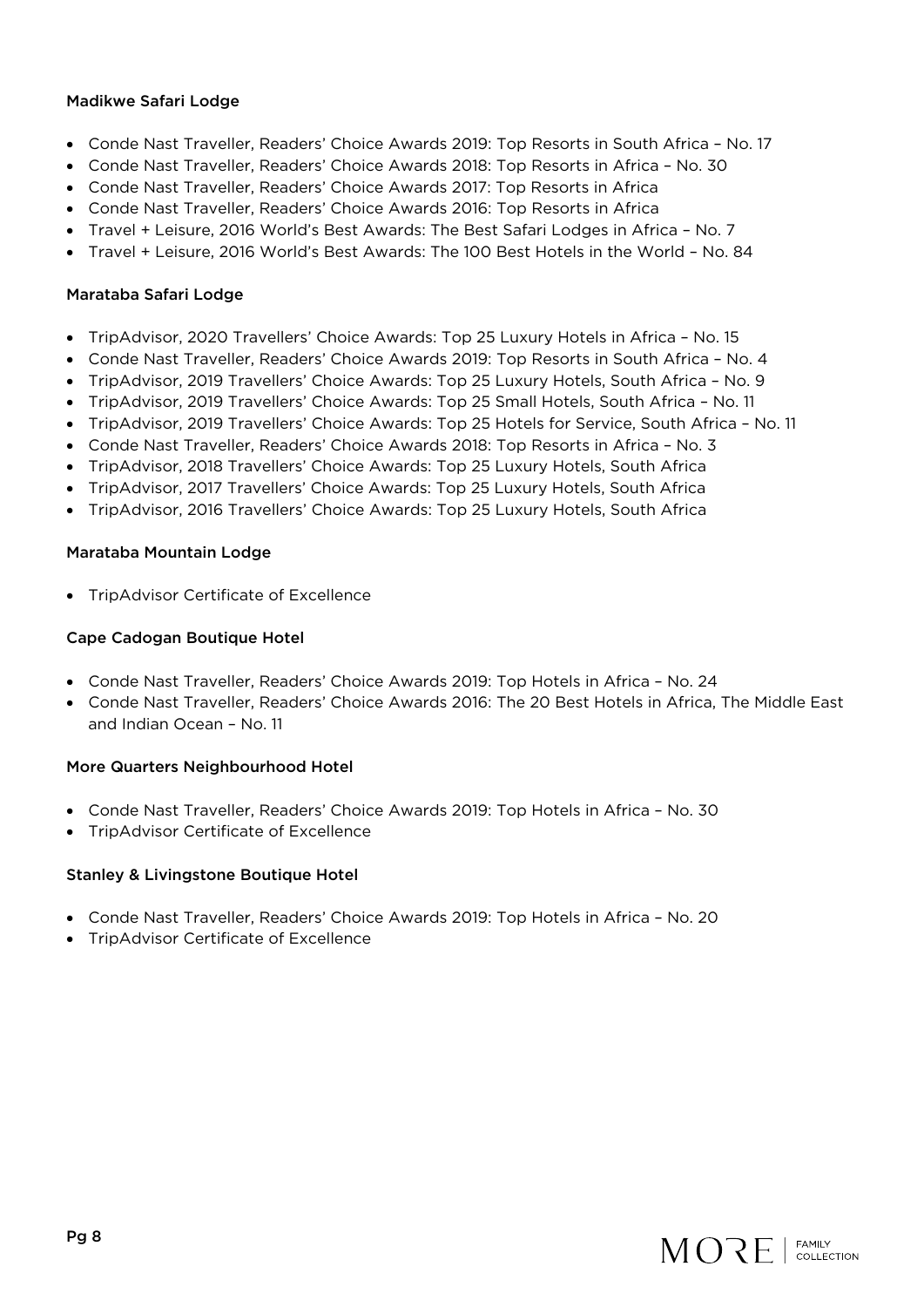

The World Travel & Tourism Council (WTTC) is the global authority on the socio-economic contribution of this key sector and works to promote its sustainable growth. Together with Oxford Economics, WTTC conducts annual research across 185 economies that shows Travel & Tourism to be one of the world's major sectors, supporting 330 million jobs and generating 10.3% of global GDP (in 2019).

To urgently move Travel & Tourism forward in the time of COVID-19 from crisis management to recovery, the WTTC has developed Leading Global Protocols that will allow the sector to open up while putting the health, safety and security of its workforce and travellers first. As MORE Family Collection, we are proud to be part of this solution and have received the WTTC's 'Safe Travels' stamp.

This stamp accredits us amongst a worldwide network of companies that are compliant with the global standardised health and hygiene protocols, which assure: operational and staff preparedness; a safe experience; trust and confidence through transparency; cooperation with governments implementing enabling policies. We look forward to welcoming guests again and guaranteeing them Safe Travels!

# MORE Family Collection – Destinations

You will find us in the most awe-inspiring and untouched parts of Southern Africa. In the bush, near natural wonders, by the ocean, and in the city – this lets us share with our guests the region's many attractions, and gives them a synergised experience of the best this side of the continent has to offer.

Some of our properties are part of the More family heritage – tremendous gifts, handed down through generations of custodians. Others took time and patience to curate, and great passion to transform into the very special and singular places they are today. But we consider each of our properties a second home, and this is how we want our guests to enjoy them.

Our MFC lodges and hotels provide places for loved ones and friends to some together, and with every comfort and convenience afforded, there is time for the rest to take care of itself… During this pause, our commitment is to creating experiences that, shared, reconnect guests with themselves, each other, and the 'wonder-fullness' of life.

# LION SANDS GAME RESERVE, SOUTH AFRICA

*www.lionsands.com*

Lion Sands is the only private reserve rooted in both the Sabi Sand Game Reserve and Kruger National Park. The Sabie River forms a natural boundary between its two sides, and four waterside lodges provide the ultimate luxury safari bases. Ivory Lodge and River Lodge are located on the Sabi side, and over on Kruger are Narina Lodge and Tinga Lodge. The animals roam freely between them, and no matter which side guests choose to stay on, they will have exceptional game-viewing opportunities. Lion Sands conserves 12 400ha (30 600ac) of a habitat that is home to the highest and most diverse concentration of wildlife in the southern hemisphere. Natural animal populations include all of the Big Five, and the reserve is renowned for the quality of its leopard viewing – the most elusive of predators.

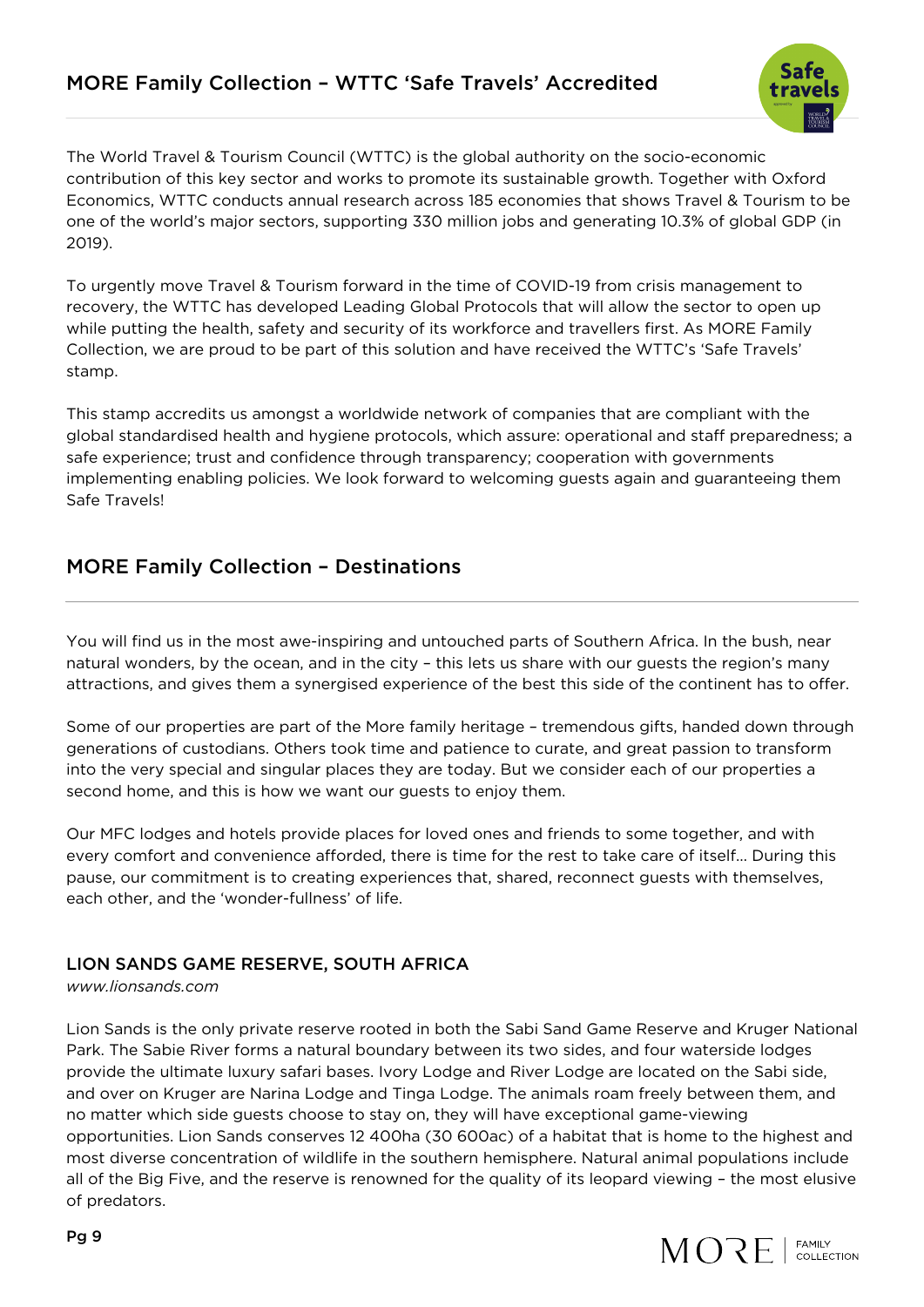#### Unique Selling Points

- Lion Sands Kruger National Park is one of only seven private park concessions and protects pristine wilderness, as well as sites of cultural and historical significance
- Lion Sands Sabi Sand forms part of Sabi Sand Game Reserve (Sabi Sand Wildtuin) the oldest private game reserve in South Africa, established in 1948, with our grandfather as one of the founders, instilling a legacy of community and conservation
- Exceptional, FGASA-accredited MORE Guides
- All four lodges are within 12km (7mi) of Skukuza Airport
- Ivory Lodge is one of only 11 properties in the country to be awarded 5 Star Premium status by the Tourism Grading Council of South Africa
- Ivory Lodge and River Lodge specifically cater for Jewish guests with various kosher catering options
	- Gourmet kosher cuisine is always freshly prepared on-site
- The reserve offers unique experiences for guests to tailor-make their stays, including the iconic Lion Sands Treehouses (Chalkley, Kingston, and Tinyeleti)

#### The Lodges

#### River Lodge

On the Sabi Sand side of the reserve, River Lodge offers a chic design interpretation of the traditional safari lodge, with contemporary décor and limited walls allowing a flow between interior and exterior. Its individual 8 Luxury Rooms, 6 Superior Luxury Rooms, and 4 River Suites (including 1 Family River Suite, and each with a private plunge pool) are set along a path to reveal splendid river views, and make for an intimate safari experience.

- Main lodge bar lounge, dining area, boma, and viewing deck
- Kosher cuisine freshly prepared on-site
- Wine cellar
- Firepit lounge
- Wi-Fi
- Serviced guest pool
- Guest spa
- Guest gym
- MORE Gallery, with guest Creative Lab
- Mack & Madi Kids' Adventure Explorers

#### Narina Lodge

On the Kruger Park side of the reserve, the lodge, perched on stilts amongst a canopy of 100-year-old trees, reflects its surrounds with organic chic décor, while its open design creates an air of relaxation. The main lodge connects via raised wooden walkways to a spa sala and 9 separate Suites. Each is built to afford complete privacy in a wilderness where guests can watch the animals come down to the water from their pool and deck, as well as bed and bath.

- Main lodge bar lounge, dining area, boma, and viewing deck
- Kosher dining
- Guest spa sala
- Wi-Fi
- MORE Gallery

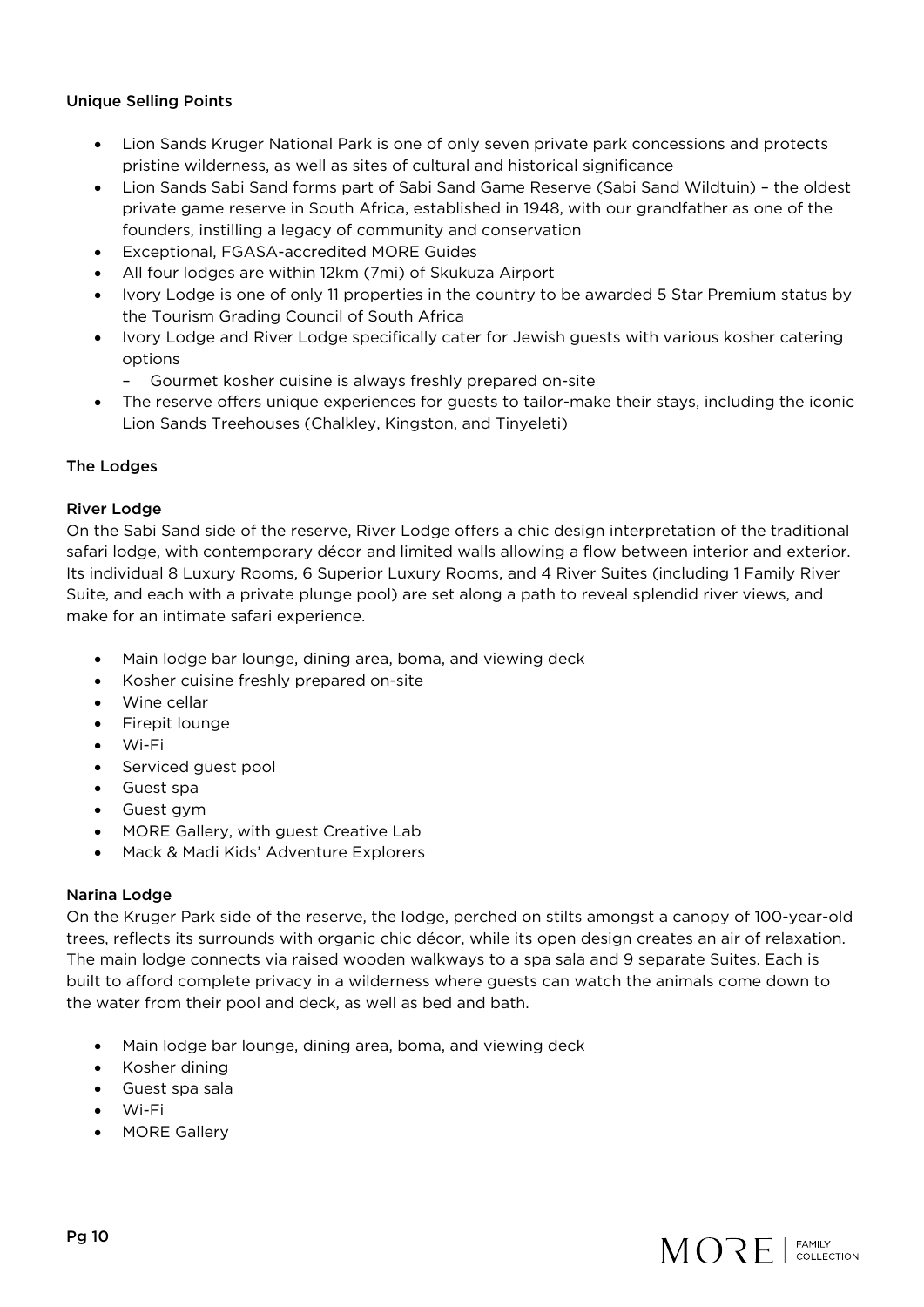### Tinga Lodge

On the Kruger Park side of the reserve, Tinga is a sophisticated take on the colonial-style lodge, capturing the romance of the pioneer era, while providing considerable more comfort. Occupying private spots along the river and in the bush, 9 Suites and the two-bedroom Hi'Nkweni Villa each have a pool and furnished deck. Hi'Nkweni also comes with its own hospitality and field guide teams, and an open 4 × 4 vehicle for a more exclusive safari experience.

- Main lodge bar lounge, dining area, boma, and viewing deck
- Kosher dining
- Guest library
- Wi-Fi
- Serviced guest pool
- Guest spa sala
- MORE Gallery
- Mack & Madi Kids' Adventure Explorers

# Ivory Lodge – 5 Star Premium Graded

On the Sabi Sand side of the reserve, Ivory is a contemporary-style lodge built of concrete, timber, glass, and steel to meld into the riverscape. Its 8 one-bedroom Villas and 1 two-bedroom Fish Eagle Villa are peaceful refuges – each with a plunge pool and relaxation areas. The self-contained Fish Eagle Villa also incorporates a spa and gym, and comes with a personal chef, field guide, and open safari vehicle for a tailor-made family/friend safari experience.

- Main bar lodge lounge, dining area, boma, and viewing deck
- On-site, dedicated kosher kitchen
- Guest spa and gym
- Wi-Fi
- MORE Gallery
- Mack & Madi Kids' Adventure Explorers

# MADIKWE SAFARI LODGE, SOUTH AFRICA

#### *www.madikwesafarilodge.co.za*

Madikwe Safari Lodge's three luxury camps – Lelapa, Kopano, and Dithaba – are ideally located for guests to appreciate the vastness and diversity of Madikwe Game Reserve's landscapes and wildlife. The reserve, bordering Botswana, is one of South Africa's largest wildlife sanctuaries, conserving 76 000ha (188 000ac). Its wooded hills give way to bushveld and Kalahari plains, roamed by an astonishing array of animals – including the Big Five, a healthy population of African wild dog (one of the continent's most endangered creatures), and 60 other kinds of mammal. Above, its skies are graced by 350-plus resident bird species. This is wild Africa and then some! Coupled with the reserve having a rich cultural heritage and being malaria-free, this has made it a much-loved safari destination.

### Unique Selling Points

- Madikwe also includes diverse geology and floral habitats
- The reserve is steeped in history, having seen the passage of Matabele King Mzilikazi, Scottish pioneer Dr David Livingston, British engineer and artist Sir Cornwallis Harris, and renowned South African author Herman Charles Bosman
- Exceptional, FGASA-accredited MORE Guides
- Luxury private accommodation, looking onto the game-filled plains and towards the Dwarsberg
- A popular family, couple, friend, as well as solo traveller destination
- The reserve offers every kind of safari experience for guests to tailor-make their stays

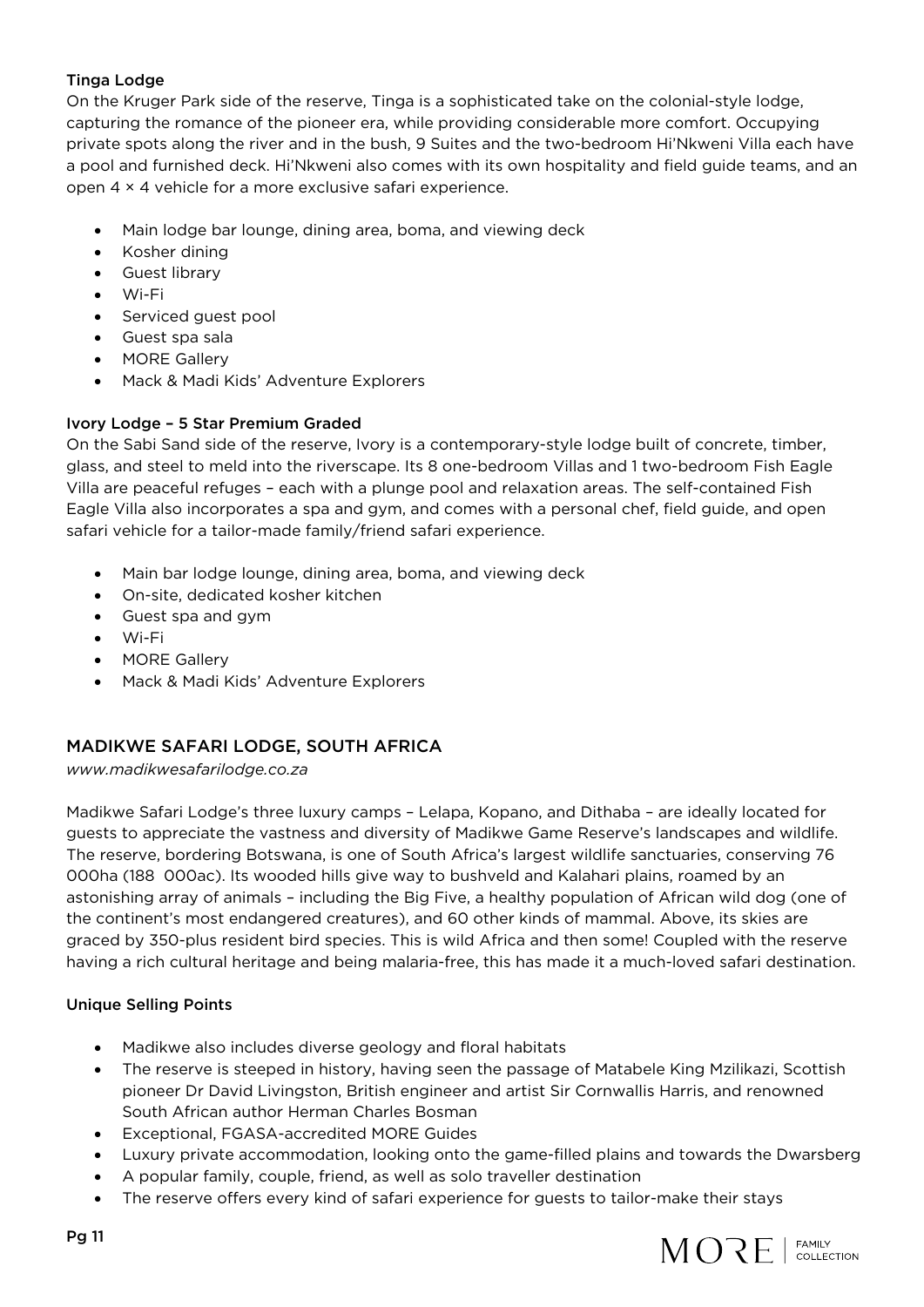#### The Lodges

#### Lelapa Lodge

Lelapa (meaning 'family' in Setswana) welcomes guests of all ages, with family-friendly accommodations and specially-planned children's activities. Each of its 12 luxury Suites has a private lounge, viewing deck, and plunge pool, with the four Family Suites also incorporating a second children's bedroom, stocked with toys and games. While the lodge, respectful of the natural environment in its construction, epitomises contemporary African design, its atmosphere is luxuriously laid-back.

- Main lodge bar lounge, dining area, boma, and viewing deck
- Serviced guest pool
- In-room spa treatments
- Wi-Fi
- MORE Gallery
- Mack & Madi Kids' Adventure Safari Club
- Eco House kids' entertainment and education centre

#### Kopano Lodge

The modern lodge, influenced by an African design aesthetic, comprises just 4 luxury Suites and reminds of a traditional homestead. Kopano (meaning 'small gathering' in Setswana) can be booked out on an exclusive basis and is well-suited to a get-together of friends or family. Each Suite's private lounge, viewing deck, and plunge pool provide personal space and are ideal

positions from where to spot the wildlife coming by.

- Main lodge bar lounge, dining area, boma, and viewing deck
- Kosher dining
- In-room spa treatments
- Wi-Fi
- MORE Gallery (at Lelapa Lodge)

### Dithaba Lodge

Dithaba (meaning 'mountain' in Setswana) has just 4 luxury Suites overlooking the expansive reserve. Each is a couple or solo traveller's retreat; or together, an exclusive home base for a friend or family group while on safari. The lodge's construction, incorporating natural design elements, is uncomplicated, and each Suite – with its own lounge, plunge pool, and viewing deck – provides space to unwind and watch the animals out on the plains.

- Main lodge bar lounge, dining area, and boma
- Kosher dining
- Star Deck
- In-room spa treatments
- Wi-Fi
- MORE Gallery (at Lelapa Lodge)

#### MARATABA

*www.marataba.co.za*

Marataba is a privately-managed 23 000ha (56 800ac) section of the greater *Marakele* National Park which, as its Tswana name suggests, is a *place of sanctuary*. The Marakele conserves 67 000ha (165 560ac) of the Limpopo Waterberg's biodiversity – including the Big Five, with a healthy population of the critically endangered black rhino, and abundant birdlife – as well as San rock art and Iron Age sites

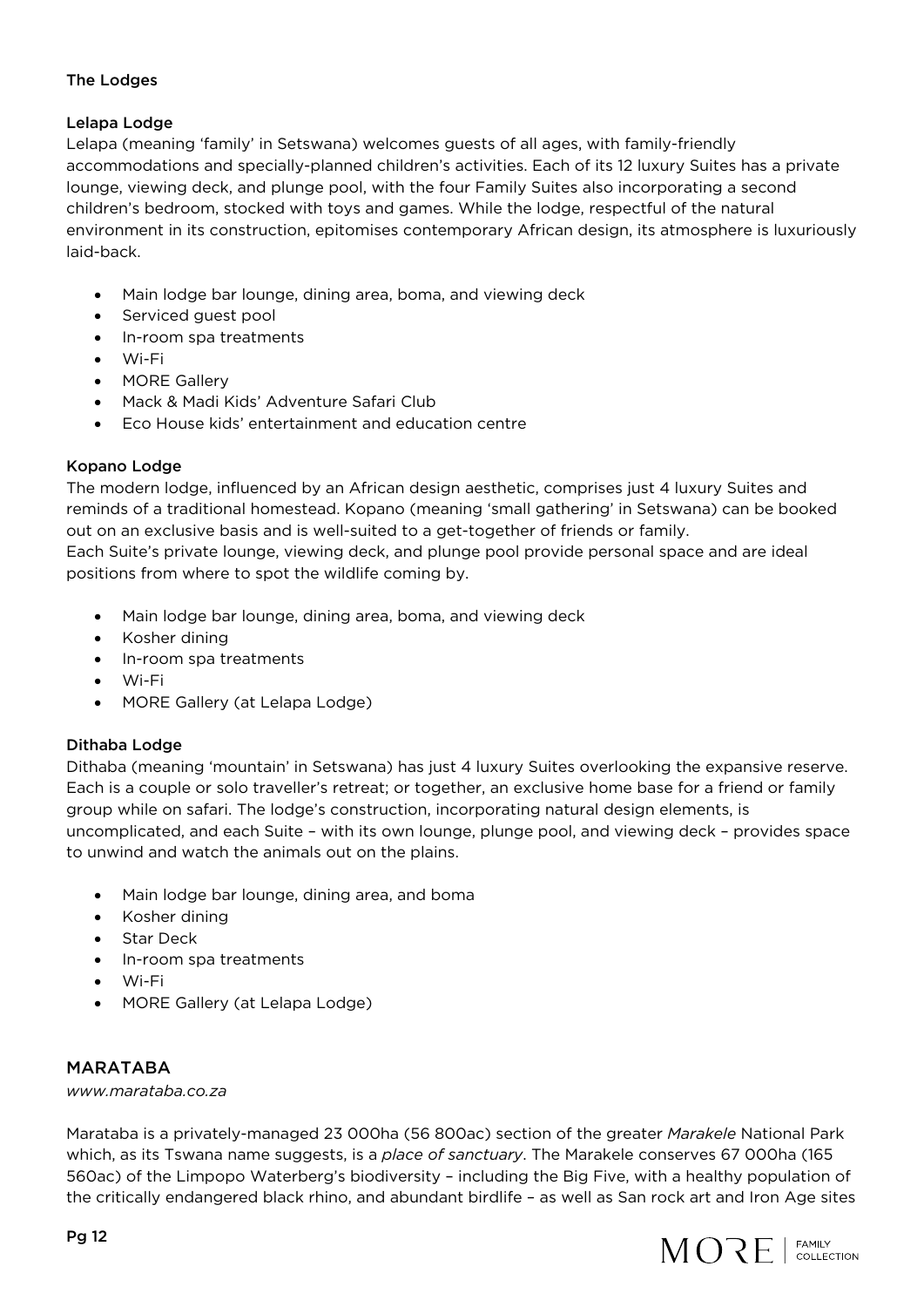of great historical significance. Within this vast wilderness, Marataba Luxury Lodges (Marataba Safari Lodge and Marataba Mountain Lodge) are the only camps. They create for a select few guests exclusive and highly-personal safari experiences of exploring their own way on: twice-daily game drives, after-breakfast bush walks, specialist Marataba Trails, and sunset Miss Mara Water Safaris.

#### Unique Selling Points

- Marataba is a malaria-free safari destination
- It's wildlife includes all of the Big Five and abundant birdlife, including world's largest colony of endangered Cape vultures (with 800 breeding pairs)
- Rare plant species of yellowwood and cedar trees, ancient cycads, and fern trees flourish here
- Marataba's Safari Lodge and Mountain Lodge offer programmes of unique activities to get guests closer to nature and the animals, including its signature Marataba Trails and Miss Mara Water Safaris
- Marataba also has the Thabametsi Treehouse experience for a night out in Africa guests will never forget

#### The Lodges

#### Marataba Safari Lodge

Glamping in one of 15 Tented Suites (including 4 Family Suites) gets guests closer to nature, without having to rough it. These stone and canvas abodes may look 'down to earth' though are anything but basic. Every comfort has been provided; each has a shaded, furnished deck for guests' viewing pleasure; and each Family Suite has a children's en-suite bedroom – like home, only better! The lodge welcomes guests of all ages, with a fun-packed kids' programme and dedicated childminders.

- Main lodge bar lounge, dining area, boma, and viewing deck
- Kosher dining
- Serviced guest pool
- In-room spa treatments
- Wi-Fi
- MORE Gallery
- Mack & Madi Kids' Adventure Safari Club
- Eco Garden kids' entertainment and education area

#### Marataba Mountain Lodge

The essence of this fully solar-powered, Scandi-style safari lodge is in its exclusive location – set secluded within the Waterberg and surrounded by the Marakele National Park. Just 5 private Eco Suites, accommodating just 10 guests, open onto a wilderness world of their own – renowned for its magnificent scenery and flourishing wildlife. The main lodge provides more social relaxation spaces and a guest Rock Pool, which seems to skim off into the Waterfall Valley below.

- Main lodge bar lounge, dining area, boma, and viewing deck
- Kosher dining
- Firepit lounge
- Serviced guest pool
- In-room spa treatments
- Wi-Fi
- MORE Gallery (at Safari Lodge)

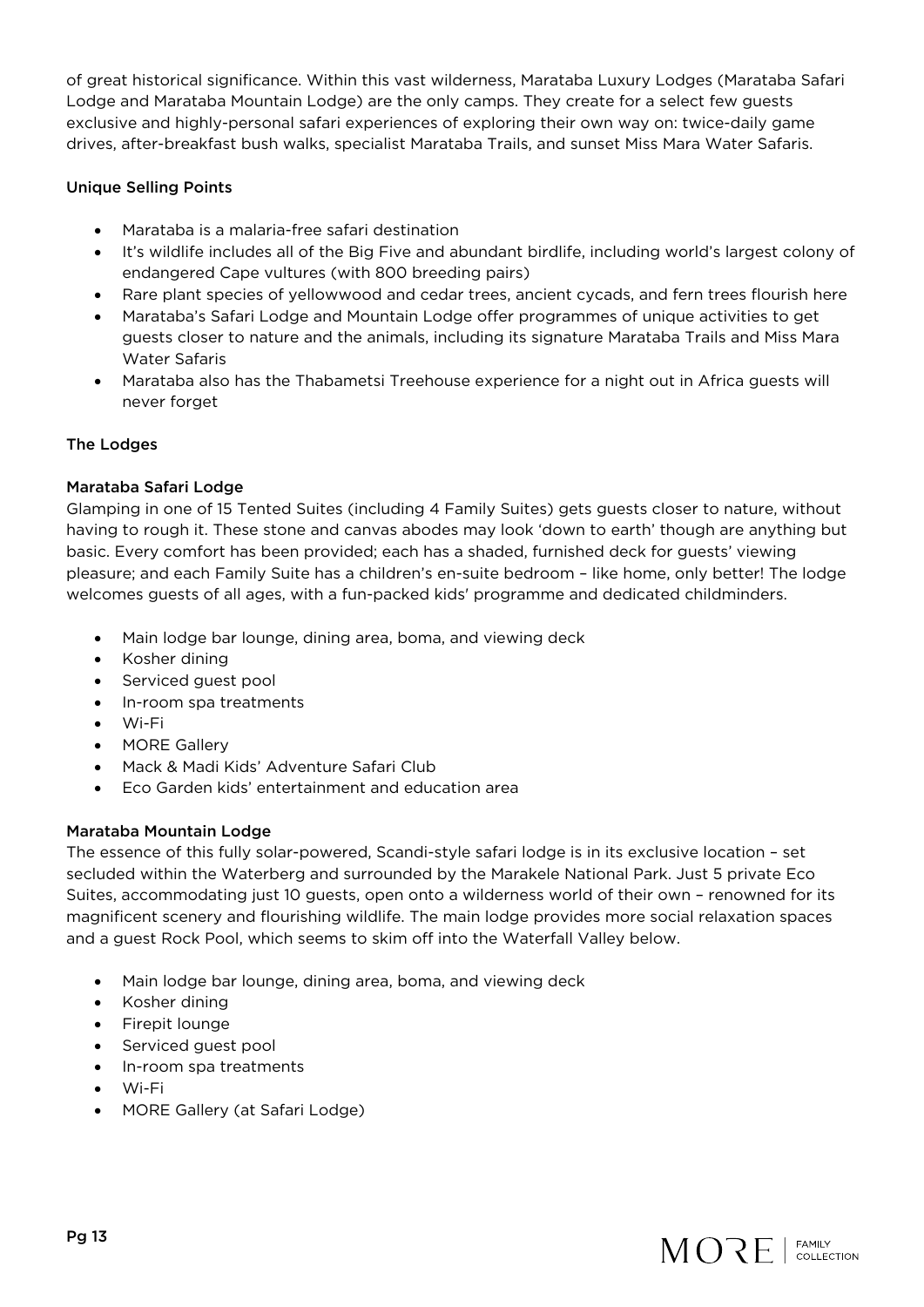# CAPE TOWN, SOUTH AFRICA

An oceanside metropolis, with a mountain national park at its heart, Cape Town is both wild and wonderful – a singular African destination, hailed as one of the most beautiful in the world. Its markets and shopping malls, jazz cafés and fine-dining restaurants, museums and historical buildings, theatres and nightclubs… meet wilderness, pristine beaches, and miles of marine protected area. Our Cape Cadogan Boutique Hotel and More Quarters Neighbourhood Hotel – located in the suburb of Gardens, strolling distance from the bustle – are homes from home, welcoming guests to experience Capetonian life. There is something for everyone, making it easy to understand why millions of visitors flock here every year – and why many choose never to leave!

#### More Quarters Neighbourhood Hotel

#### *www.morequarters.co.za*

More Quarters invites guests to settle in and experience authentic Capetonian living. Our collection of converted heritage townhouses and Redcliffe House offer guests all the spoils of five-star hospitality and the privacy of individual accommodations. With their entrances onto a cobbled lane adjoining the main hotel, they create the feel of a secluded quarter of the Gardens neighbourhood. But around the corner, the cafés, wine bars, boutiques and interior design shops of Kloof Street are abuzz.

- 19 Luxury Rooms, 3 Family Rooms, and 1 four-bedroom Redcliffe House (with private pool)
- Breakfast room
- Guest lounge, with library nook and patio
- Guest lounge, with fireplace
- Wi-Fi
- In-room spa treatments
- Mack & Madi Kids' Adventure Explorers

#### Unique Selling Points

- Popular with family, couple, solo, and business travellers alike
- A variety of restaurants, bars, and boutiques within walking distance
- Close to some of Cape Town's biggest attractions, including: Table Mountain Aerial Cableway (10 minutes); Victoria & Alfred Waterfront (10 minutes); Camps Bay (10 minutes); The Company's Garden (5 minutes)
- Complimentary daily-scheduled transfers within a 6km (4mi) radius of the hotel

#### Cape Cadogan Boutique Hotel

#### *www.capecadogan.co.za*

Set on a residential street in the suburb, Cape Cadogan is a grand old dame (with National Monument status) dating back to the early 1800s. But her bold and quirky style brings her firmly into the 21st century, without losing any of her charm. From the outside, this original Georgian-Victorian house looks like a private residence and invites settling in. Each room – one of 15 – is an individuallydecorated haven, where guests can always expect fresh flowers and coffee, crisp linen, and luxurious bath products.

- 2 Classic Single Rooms, 5 Classic Rooms, 7 Luxury Rooms, and 1 Superior Luxury Suite
- Breakfast room and terrace
- Guest lounge, with fireplace
- Library and computer nook

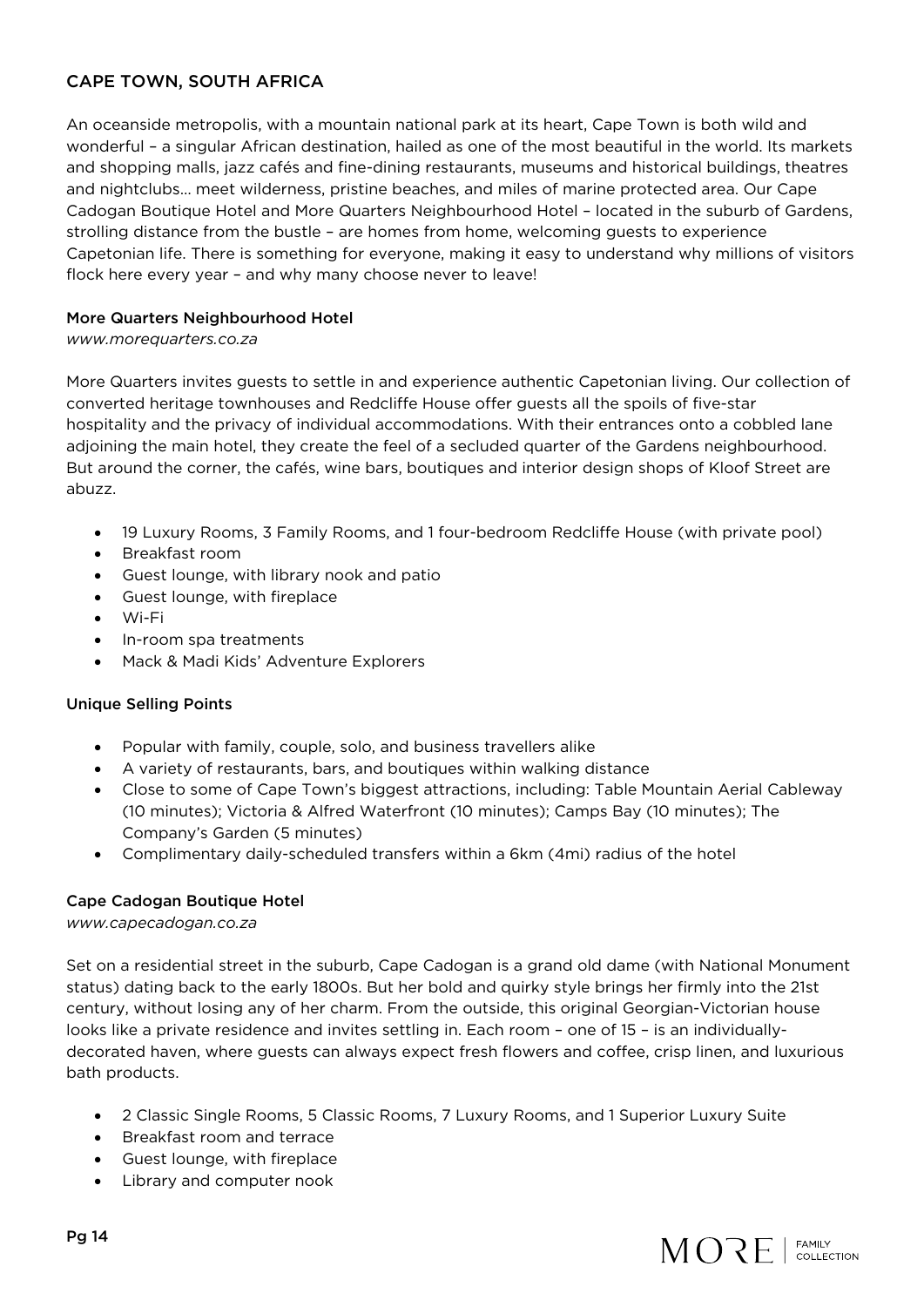- Wi-Fi
- Serviced guest pool
- In-room spa treatments

#### Unique Selling Points

- Popular with couple, solo, and business travellers alike
- A variety of restaurants, bars, and boutiques within walking distance
- Close to some of Cape Town's biggest attractions, including: Table Mountain Aerial Cableway (10 minutes); Victoria & Alfred Waterfront (10 minutes); Camps Bay (10 minutes); The Company's Garden (5 minutes)
- Complimentary daily-scheduled transfers within a 6km (4mi) radius of the hotel

# VICTORIA FALLS, ZIMBABWE

There is something quintessentially African about a Victoria Falls holiday. This iconic destination is an adventure- and nature-lover's paradise, representing an Africa that still has a wild and untainted side. Day's here can be filled with adrenaline-igniting activities, close-up wildlife encounters, and humbling cultural interactions – all of which centre on the area's namesake falls. Their sheer enormity and force has powered them into the Seven Natural Wonders of the World and onto the UNESCO World Heritage List. Or days here can be taken as a pause. Stanley & Livingstone Boutique Hotel and Ursula's Homestead hold prime locations just 15 minutes away, surrounded by natural reserve, making them ideal bases from which to explore, as well as quiet retreats in one of the continent's most loved destinations.

#### Stanley & Livingstone Boutique Hotel

*www.stanleyandlivingstone.co.zw*

Stanley & Livingstone is Victoria Falls' first luxury boutique hotel. Surrounded by the tranquillity of natural reserve and primely located 15 minutes from the area's wondrous falls, it is the ideal base from which to explore – as well as a quiet retreat. Its 16 luxury Suites take an easy going approach to colonial style and encourage guests to unwind. While the hotel's excellent food, thoughtful comforts, and attentive service ensure they are well taken care of – a hallmark of Stanley & Livingstone.

- 1871 at Stanley & Livingstone restaurant
- Dining and viewing terrace
- Wine cellar
- Guest bar lounge
- Guest lounge, with fireplace
- Wi-Fi
- Serviced guest pool
- In-room spa treatments
- MORE Gallery
- Mack & Madi Kids' Adventure Explorers

#### Unique Selling Points

- Just 16 luxury Suites, both elegant and approachable in their décor, encourage guests to settle in
- Guests of all ages are welcome with family-friendly accommodation, dining, activities, and outings
- Gourmet restaurant making dining an occasion, as anticipated as the activities

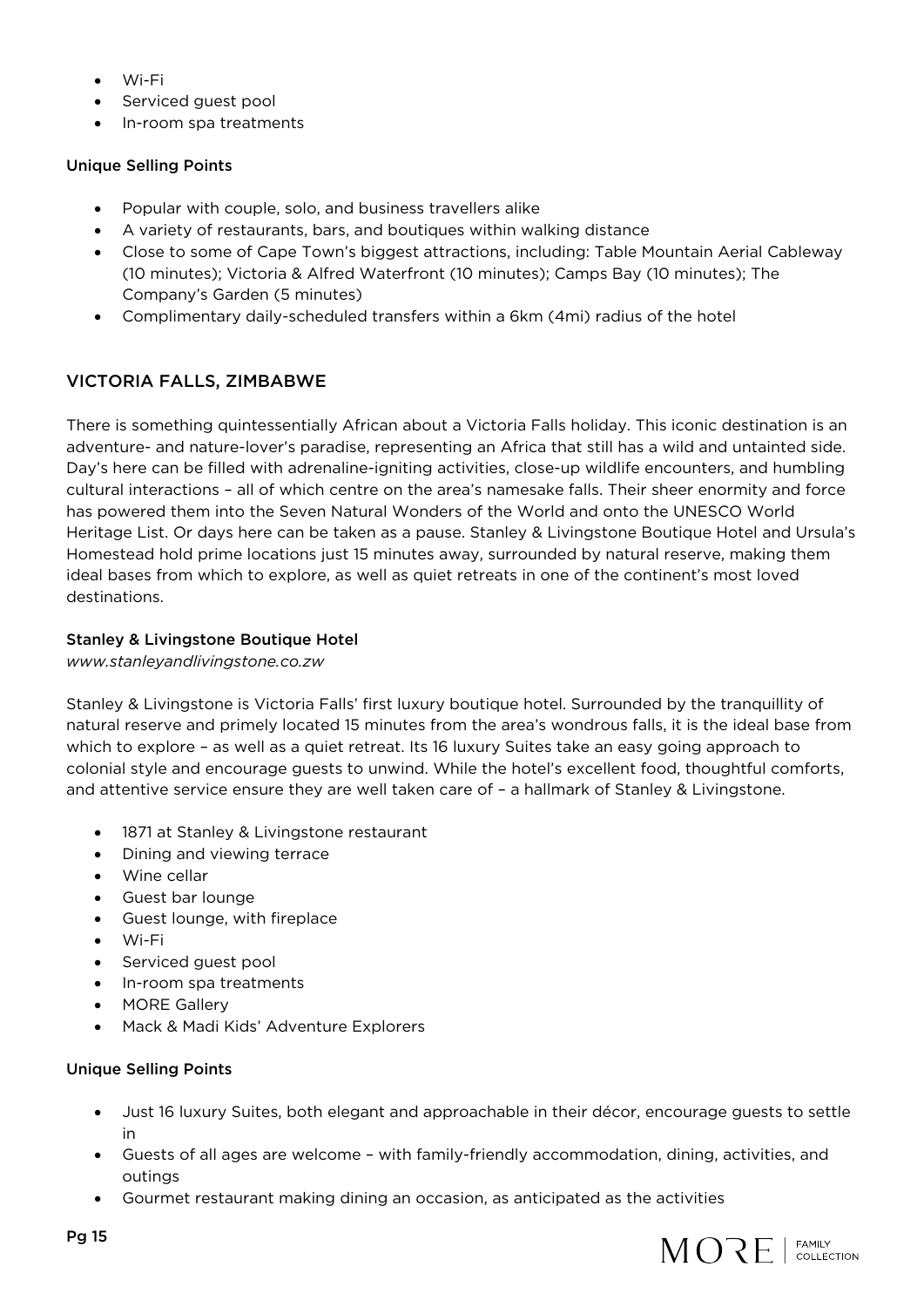- Access to MORE Family Concierge, available to take care of all guest arrangements, from activities – on and off the property – and restaurant reservations, to travel transfers
- Complimentary, shared airport transfers between the hotel and Victoria Falls Intl Airport, and Harry Mwanga Nkumbula Intl Airport (formerly Livingstone Airport)

#### Ursula's Homestead

#### *www.ursulashomestead.co.zw*

Ursula's is a rustic and charming homestead, and a more intimate option than its sister property, Stanley & Livingstone Boutique Hotel. But also being located just minutes from the Victoria Falls, it invites both relaxation and bucket-list adventures. Each of Ursula's 4 individual garden Rooms is a haven for couples and solo travellers, alike or booked out exclusively, gives families and groups of friends their own space to settle in. And with personalised service, guests can savour quality time or me time.

- Guest lounge, dining area, and firepit
- Serviced guest pool
- In-room spa treatments
- Wi-Fi
- MORE Gallery (at Stanley & Livingstone)

#### Unique Selling Points

- Personal and private, with only 4 individual Rooms, encouraging guests to feel at home
- Guests of all ages are welcome with family-friendly accommodation, dining, activities and outings
- Access to MORE Family Concierge, taking care of all guest arrangements, from activities on and off the property – and restaurant reservations, to travel transfers
- Complimentary, shared airport transfers between the hotel and Victoria Falls Intl Airport, and Harry Mwanga Nkumbula Intl Airport (formerly Livingstone Airport)

# MORE Family Collection – Experiences

#### MORE Safaris

*"I never knew of a morning in Africa when I woke up that I was not happy."* – Ernest Hemingway

Our Lion Sands Game Reserve, Madikwe Game Reserve, and Marataba together conserve over 111 000ha (274 000ac) of untamed wilderness. Home to all of Africa's iconic species, and lesser-known but no less intriguing animals, safaris here are a must first-time and seasoned safari goers, alike.

Whether guests game drive, bush walk or river cruise to see the wildlife, they are guaranteed a private and more personal experience in the company of their field guiding team. Safari groups are kept small and while traversing great expanses, guests are assured minimal encounters with other people.

On safaris, guests will by no means be roughing it. Game viewers are kitted out with cushioned bucket seats, water-proof device holders, and blankets. Our Miss Mara pontoon was revamped and includes comfy deckchairs. And even on bush walks, there are always gourmet refreshment stops.

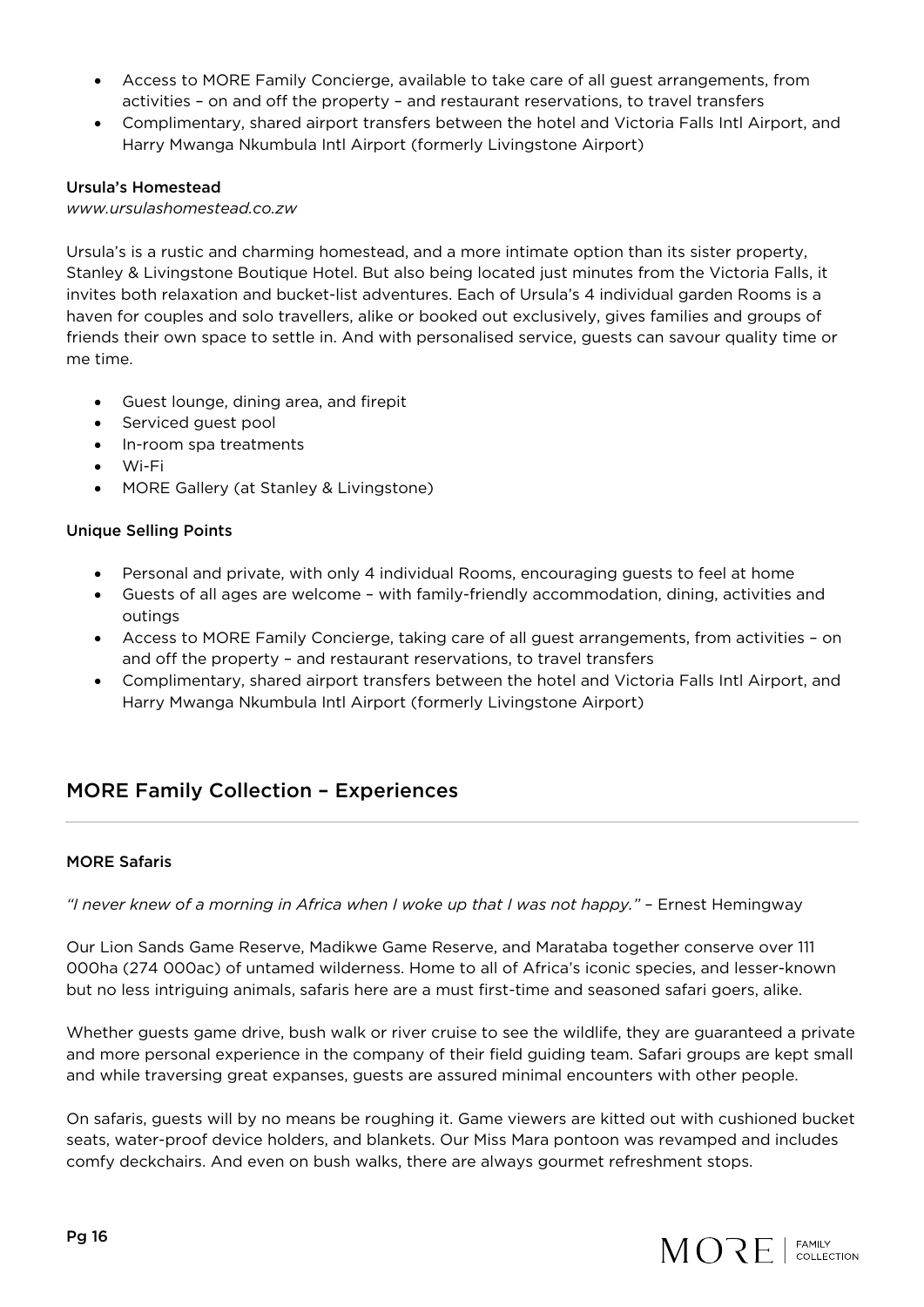But what would a safari be without highly-skilled field guides? MORE Guides are FGASA-qualified but, more than that, are selected for their palpable love of the wild and their ability to inspire guests – putting our guides in a league of their own. Many have trained at NJ MORE Field Guide College, offering both Career Courses and gap year experiences.

#### MORE Families

*"May your adventures bring you closer together, even as they take you far away from home."* – Trenton Lee Stewart

As a family-owned and managed operation, we welcome guests' families – of any size and all generations. Our approach to hospitality is flexibility – around accommodations, activities, and meals – to afford families the kind of convenience and freedom that keeps everyone happy.

Our lodges and hotels are places for loved ones to come together and will have them settled in no time. Each family-sized villa, suite and room includes a second bedroom, and when laid out for children – including new toys and their own amenities – is just like home – only better!

#### Our most family-friendly accommodations are:

- Family River Suite, River Lodge, Lion Sands Game Reserve (10 years and older)
- Hi'Nkweni Villa, Tinga Lodge, Lion Sands Game Reserve (all ages)
- Fish Eagle Villa, Ivory Lodge, Lion Sands Game Reserve (all ages)
- Family Suite (x4), Lelapa Lodge, Madikwe Game Reserve (all ages)
- Family Tented Suite (x4), Marataba Safari Lodge, Marakele National Park (all ages)
- Family Room (x3), Interleading Luxury Room (x3), More Quarters Neighbourhood Hotel, Cape Town (all ages)
- Redcliffe House, More Quarters Neighbourhood Hotel, Cape Town (all ages)
- Triple Suite (x2), Interleading Suite (x2), Stanley & Livingstone Boutique Hotel, Victoria Falls (all ages)
- Triple Room (x4), Ursula's Homestead, Victoria Falls (all ages)

#### Mack & Madi Kids' Adventure

Our lodges and hotels are places for loved ones to come together, kept stress free with every comfort and convenience provided. Each family-sized villa, suite and room includes a second children's bedroom, giving them (and parents) their own space – like home, only better! All are en-suite and perfectly kitted out for kids, with natural bath products, gown and slipper sets, toys and games, bedside hot-chocolate mugs, and storybooks put onto their pillows. Each child will also be gifted with a funky Mack & Madi backpack, filled with surprises and goodies.

Meal times bring all of you around the dining table/boma fire/picnic basket/bush buffet. Food is familiar (and sometimes adventurous) with many choices for picky eaters – our chefs can prepare dishes to tempt any appetite and no one goes hungry! Meals are delicious – minimising refined sugar and preservatives, while never skimping on flavour, and sneaking in plenty of fresh fruit and veg. But there are also treats… tuck into burgers during an outdoor movie, cosy up to toast marshmallows on the fire, or sip hot chocolate in bed.

#### Mack & Madi Kids' Adventure Safari Club *Madikwe Safari Lodge and Marataba Safari Lodge*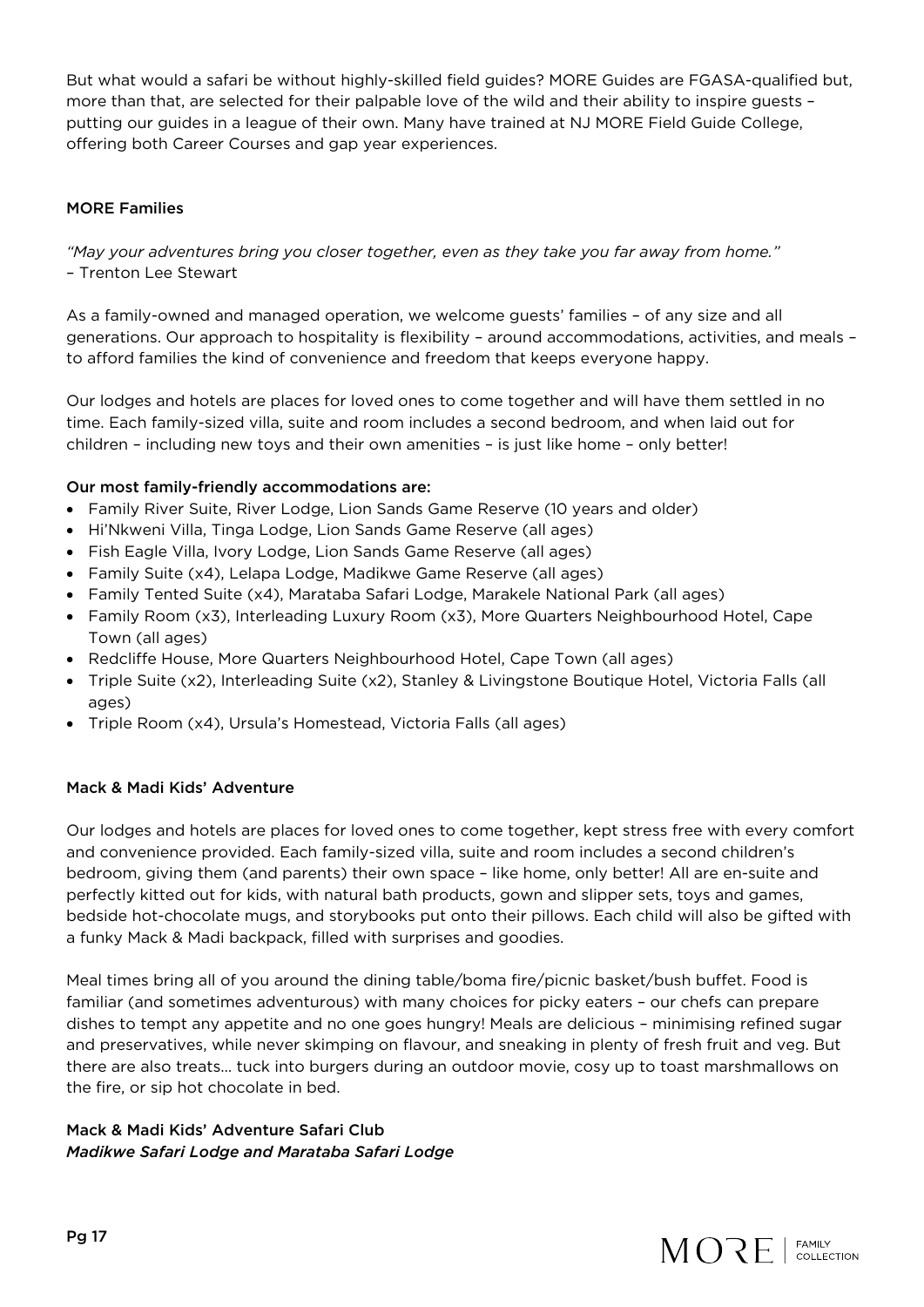With families of our own, we appreciate that each child is unique - and shy or outgoing, creative, sporty or adventurous, we promise them the time of their lives! We have all bases covered to allow kids, fizzing with curiosity at discovering a new place, to play, explore and just be kids.

Between family game drives, the fun continues with our lodges' tailor-made programmes of experiences. These encourage kids to discover and learn, create and express themselves, and keep them entertained (i.e. out of mischief). Parents can join in, but will likely be told: "No adults allowed!" Madikwe's Eco House and Marataba's Eco Garden are at the centre of the action. Here, we often see youngsters disconnecting from the digital sphere as they make new friends and become more engaged with the many fascinations of the natural world. Led by our Mack & Madi Crew of field guides and childminders, there is everything from animal 'spoor' tracking, pool games and camp outs, to cookie baking, rock painting and dress-up plays to get excited about, before settling down for cinema under the stars.

The childminders have been specifically chosen as much for their nurturing aptitude as for their credentials, including first-aid training (just in case. Our minders allow kids (3–11 years) to wander – but not too far; and for little ones (0–2 years), they provide babysitting – more like a playdate. Youngsters (12–16 years) may well choose to get in on the excitement, too.

#### Mack & Madi Kids' Adventure Explorers

### *Lion Sands Game Reserve, More Quarters Neighbourhood Hotel, and Stanley & Livingstone Boutique Hotel*

With more options and flexibility around accommodations, meals and activities, kids and their families have the freedom to explore to their hearts' content. Our people are always on hand to recommend and arrange exciting and educational family outings and kids' activities, at your family's convenience. Plan your stay around what you feel like doing, or take up opportunities as they arise in the moment – there truly is something for everyone.

Should parents want some time to themselves or to do something just the two of us, a childminding service can be arranged to look after of your kids.

#### MORE Dining

From pop-up safari dinners in remote locations, to surprise sunrise picnics on the slope of Cape Town's Signal Hill or the deck of a wilderness Treehouse, dining with MFC promises to be a highlight of guests' journeys with us.

Our chefs source the freshest, seasonal ingredients to transform local recipes into contemporary dishes, giving guests a taste of Southern Africa that is a treat for all. We cater specially for children and any dietary requirement, including kosher.

Paired with premium wines from Cape vineyards, dining becomes an experience that takes guests beyond our lodges and hotels. Personalised tastings are also a guest favourite, for wine connoisseurs and dabblers, alike.

But if guests prefer their drinks shaken, stirred, muddled or frothed, our bartenders can make just about any cocktail imaginable – as well as speciality MORE Coffees and spoils like gourmet hot chocolate for the young (and young at heart).

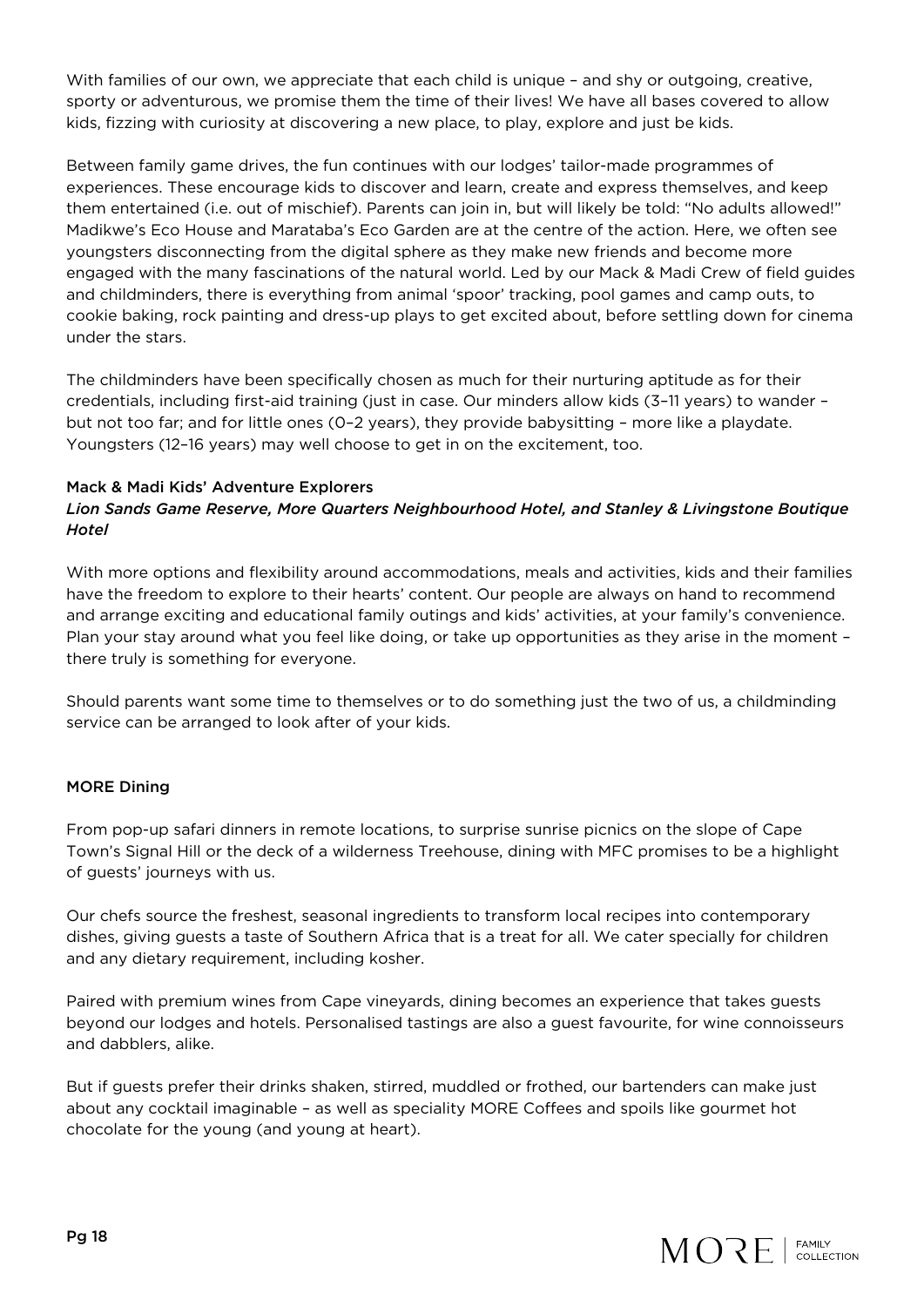#### MORE Treehouses

*"Probably the furthest we've ever been from another human being."* – Cassandra Zuffante & Nico Gaviola

Our million-star experience – MORE Treehouses set guests in the middle of big landscapes, globed by even bigger skies. Below, the stillness is punctuated by animals' whistles, huffs, and growls… carried on the wind. This is not simply a sleep out – this is an adventure with Africa, one on one.

#### Our Treehouse circuit encompasses Lion Sands Game Reserve and Marataba:

- Lion Sands Sabi Sand: Chalkley Treehouse (sleeps 2 adults) and Kingston Treehouse (sleeps 2 adults and 2 children, 10–14 years) for guests of River Lodge and Ivory Lodge
- Lion Sands Kruger Park: Tinyeleti Treehouse (sleeps 2 adults and 2 children, 10–14 years) for guests of Narina Lodge and Tinga Lodge
- Marataba: Thabametsi Treehouse (sleeps 2 adults and 2 children, 10–14 years) for guests of Marataba Safari Lodge and Marataba Mountain Lodge

Guests pack a stay-over bag, leaving their room at the lodge behind, and are driven by their field guide to their remote hideout. Guests arrive at sunset to a private gourmet picnic, and can spend the dusk hours spotting wildlife out in the bush, before falling asleep under the stars.

Rest assured, each treehouse is securely constructed above the ground, where the animals remain at a safe and comfortable distance. The field guide will also provide a full orientation before he departs, but will remain on radio call, until pickup the following morning, after a good breakfast.

A night in a Treehouse is booked in conjunction with guests' lodge accommodation. They do not check out of their room/suite/villa – it is still theirs, ready for their return. As such, this experience is charged for at a per person per night rate, over and above the lodge rate.

*Please note: Stays are weather dependant, except possibly in Kingston Treehouse* 

#### MORE Wellness

*"The best moments in life are when we feel most connected to self, and in harmony with nature…"* – Renchia Droganis

For us, luxury is much more than a luxurious suite in a beautiful location – it is about the experience of being very well taken care of that inspires a fundamental sense of well-being. All of our properties provides wholesome meals and opportunities for self-care, with spa therapies, gym and yoga.

We make eating healthily while on holiday a pleasure. Our chefs cater for any dietary preference and requirement – including kosher at River and Ivory Lodges – and all dishes are prepared with nutritious, seasonal produce and are delicious. But balance is sneaking in treats during afternoon teas.

Each lodge and hotel includes a spa, sala, or offers in-room body and beauty treatments at the hands of expert therapists. We favour local, organic Africology products, formulated with brand founder and metaphysical counsellor Renchia Droganis' understanding of the connection between mind and body.

Sticking to fitness routines away from home has also never been easier. Yoga mats are available at all of our properties; River Lodge and Ivory Lodge have gyms on site; each suite at Madikwe Safari Lodge includes a Gym in a Basket kit; while Cape Town guests can access a nearby Zone Fitness Club.

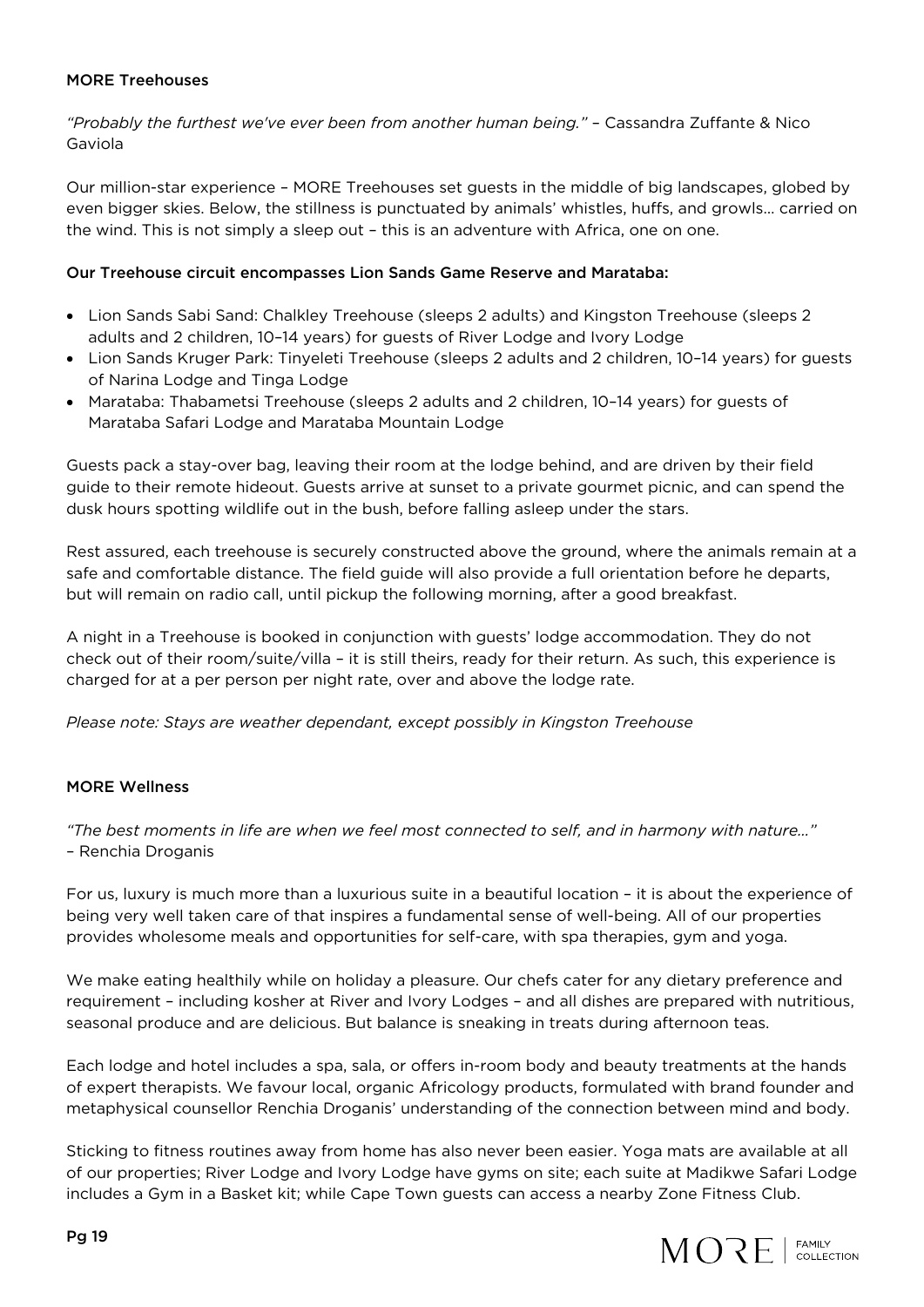Then there are opportunities to step away from busy schedules and reconnect with life by being in nature. Our safari lodges offer bush walks, with Marataba Luxury Lodges also leading Marataba Trails for the seasoned hiker. In Cape Town, guests can enjoy numerous hiking routes of varying intensity – but all renowned for their scenery.

#### MORE Weddings

*"They even managed to get a family of elephants to attend our ceremony…!"* – Addie Sutkiewicz

The popularity of destination weddings has taken off as couples look for unique experiences for themselves and to share with their guests. And there are few locations that can enchant like those of Southern African.

The magic of this immemorial land cannot be underestimated when the matters at hand are love and devotion. A couple embarks on the journey of a lifetime and confirms their union where forever began. We will plan their secret elopement/intimate nuptials/roaring celebration – down to the last wildly-romantic detail.

We offer different packages, but each comes with the services of a dedicated wedding co-ordinator. This leaves the couple with time to focus on each other, spend with family and friends, and take it all in… The whole affair is inspiring! Natural beauty and opportunities to find adventure enhance the celebration experience.

#### MORE Honeymoons

*"As soon as I saw you, I knew an adventure was about to happen."* – Alan Alexander Milne

Rather than the dress, tux, cake, flowers... it is the memories made together that will last a lifetime. And the honeymoon is the start – possibly to be the most unforgettable, indulgent holiday of a couple's lives. But where?

Our places, found in prime Southern African locations – in the bush, near natural wonders, by the ocean, and in the city – offer our newlyweds every kind of luxury honeymoon experience out of a single Southern African trip. Moments of romance and relaxation made for two are a given, and a little more adventure promises excitement, too.

Look forward to dusk safaris, sunrise picnics on Signal Hill, day trips to the Cape Winelands, heli flips over Victoria Falls, in-room spa treatments, surprise gifts, private dinners, a night out in Africa in complete luxury – MORE Treehouses are the ultimate bush bedrooms…

Couples will run out of wishes before they run out of shooting stars! Whatever their dreams, we will make them come true.

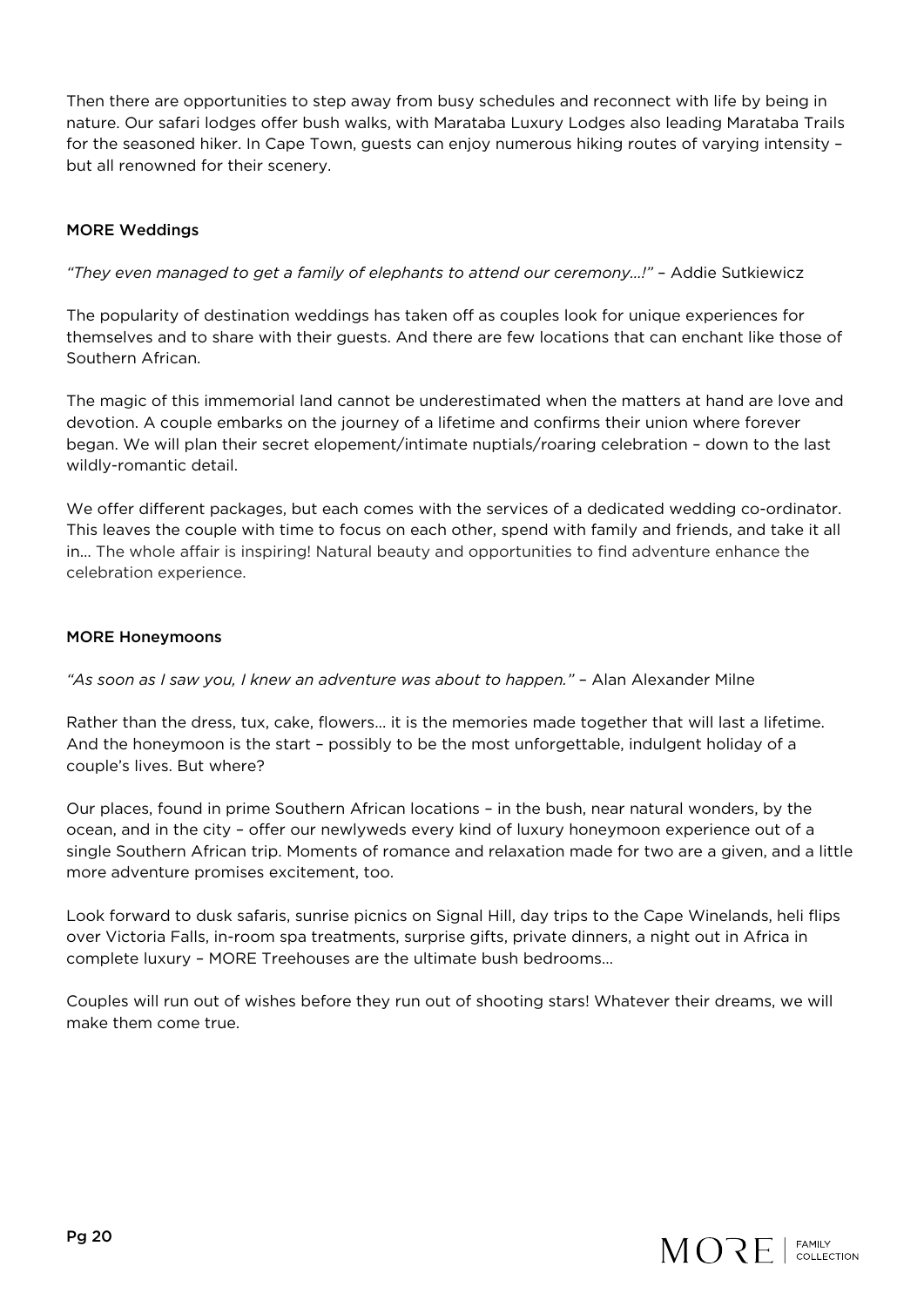MORE Content Library - image and fact sheet library *(https://morecontentlibrary.swivle.cloud/#)*

#### Our Contacts and Social Media

#### MORE Family Collection Head Office www.more.co.za +27 (0)11 880 9992

facebook.com/morefamilycollection instagram.com/morefamilycollection

Hashtags: #MOREFamilyCollection #OurMOREExperiences

#### Lion Sands Game Reserve

www.more.co.za/lionsands Lion Sands Game Reserve: +27 (0)87 980 4228 River Lodge | Ivory Lodge: +27 (0)13 735 5000 Narina Lodge: +27 (0)13 735 8100 Tinga Lodge: +27 (0)13 735 8400

instagram.com/lionsandsgamereserve

Hashtags: #LionSandsGameReserve #MOREFamilyCollection #LuxurySafariExperience #AfricanSafari #OurMOREExperiences

Madikwe Safari Lodge www.more.co.za/madikwe Lelapa Lodge | Kopano Lodge | Dithaba Lodge: +27 (0)18 350 9902

instagram.com/madikwesafarilodge

Hashtags: #MadikweSafariLodge #MOREFamilyCollection #LuxurySafariExperience #AfricanSafari #OurMOREExperiences

#### Marataba Luxury Lodges

www.more.co.za/marataba Marataba Safari Lodge | Marataba Mountain Lodge: +27 (0)14 779 0018

facebook.com/MaratabaLuxuryLodges instagram.com/maratabaluxurylodges

Hashtags: #MaratabaLuxuryLodges #MOREFamilyCollection #LuxurySafariExperience #AfricanSafari #OurMOREExperiences

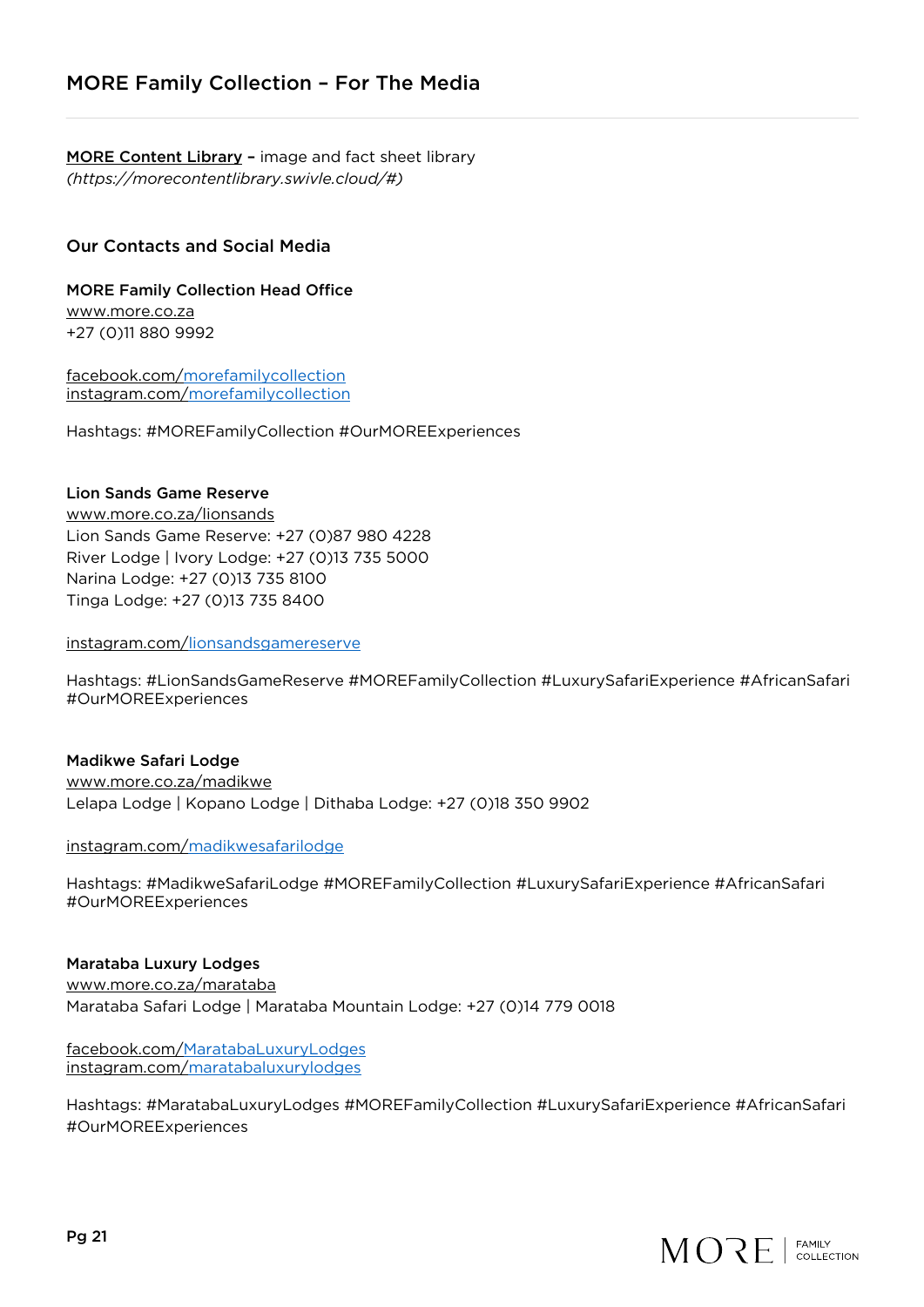#### More Quarters Neighbourhood Hotel

www.more.co.za/morequarters +27 (0)21 487 5660

#### instagram.com/morequarters

Hashtags: #MoreQuarters:#MOREFamilyCollection #CapeTown #MotherCity #CapeTownExperiences #OurMOREExperiences

Cape Cadogan Boutique Hotel www.more.co.za/capecadogan +27 (0)21 480 8080

instagram.com/capecadogan

Hashtags: #CapeCadoganBoutiqueHotel #MOREFamilyCollection #CapeTown #MotherCity #CapeTownExperiences #OurMOREExperiences

#### Stanley & Livingstone Boutique Hotel

www.more.co.za/stanleyandlivingstone +263 8677 000 457

facebook.com/StanleyandLivingstone1 instagram.com/stanleyandlivingstone

Hashtags: #StanleyAndLivingstoneBoutiqueHotel #MOREFamilyCollection #Zimbabwe #LuxurySafariExperience #AfricanSafari #OurMOREExperiences

Ursula's Homestead www.more.co.za/ursulashomestead +263 8677 000 457

facebook.com/ursulashomestead

More Community Trust www.morecommunitytrust.co.za General Manager Michelle Scott +27 (0)72 475 3355

facebook.com/morecommunitytrust instagram.com/morecommunitytrust

Hashtags: #MoreCommunityTrust #Donations #GivingBack #Community #CommunityWork